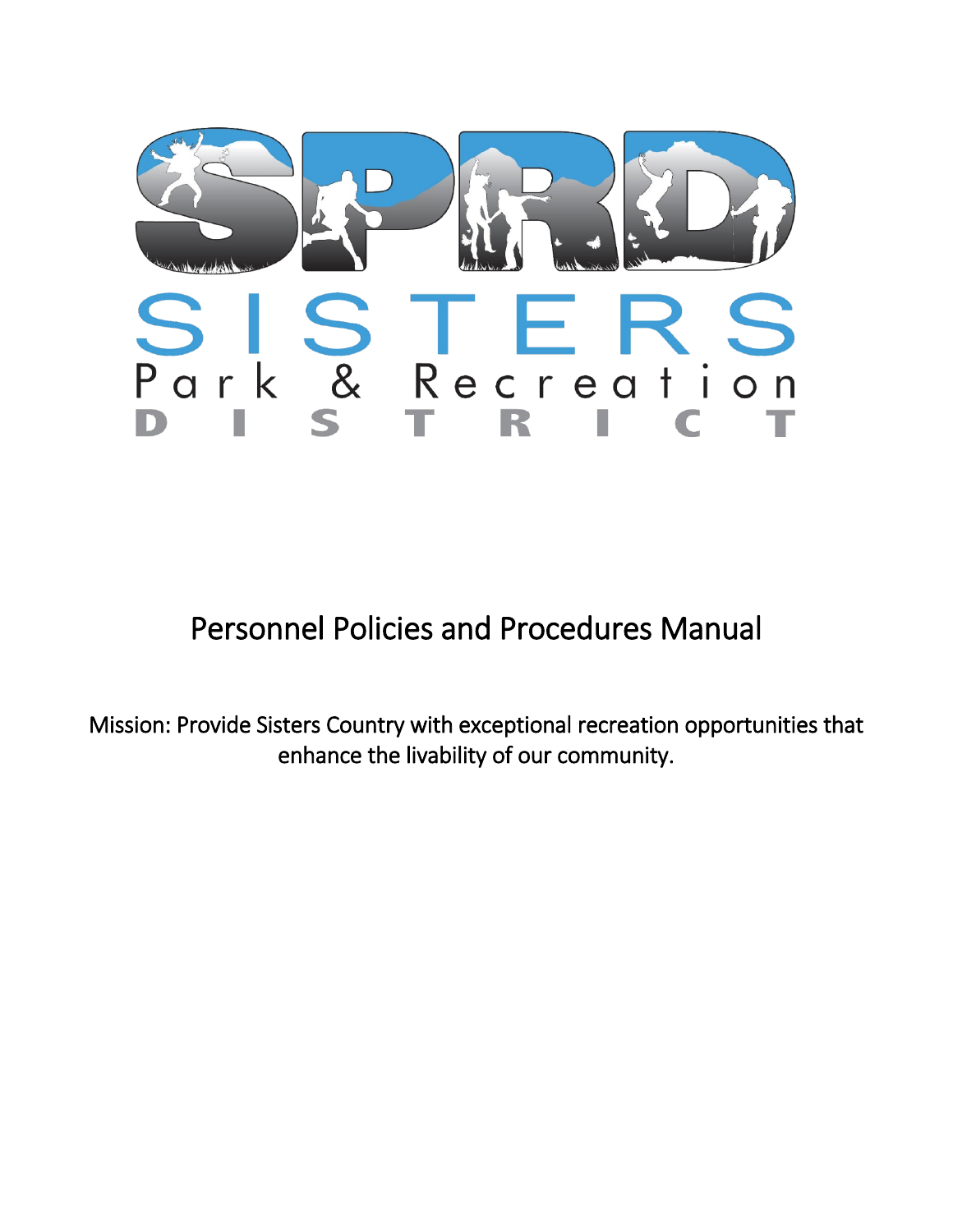# Welcome

Welcome to Sisters Park & Recreation District (SPRD)! We are delighted that you have chosen to join our district and hope that you will enjoy a long and successful career with us. As you become familiar with our culture and mission, we hope you will take advantage of opportunities to enhance your career and further SPRD's goals.

You are joining our district that has a reputation for outstanding leadership, innovation, and expertise. Our employees use their creativity and talent to invent new solutions, meet new demands, and offer the most effective services/products in the industry. With your active involvement, creativity, and support, SPRD will continue to achieve its goals. We sincerely hope you will take pride in being an important part of SPRD's success.

Please take time to review the policies contained in this manual as it is designed to provide employees an understanding of what is expected of them, and to ensure consistent, fair, and uniform treatment of district employees.

If you have any questions regarding the policies provided within this document, please talk with your direct supervisor.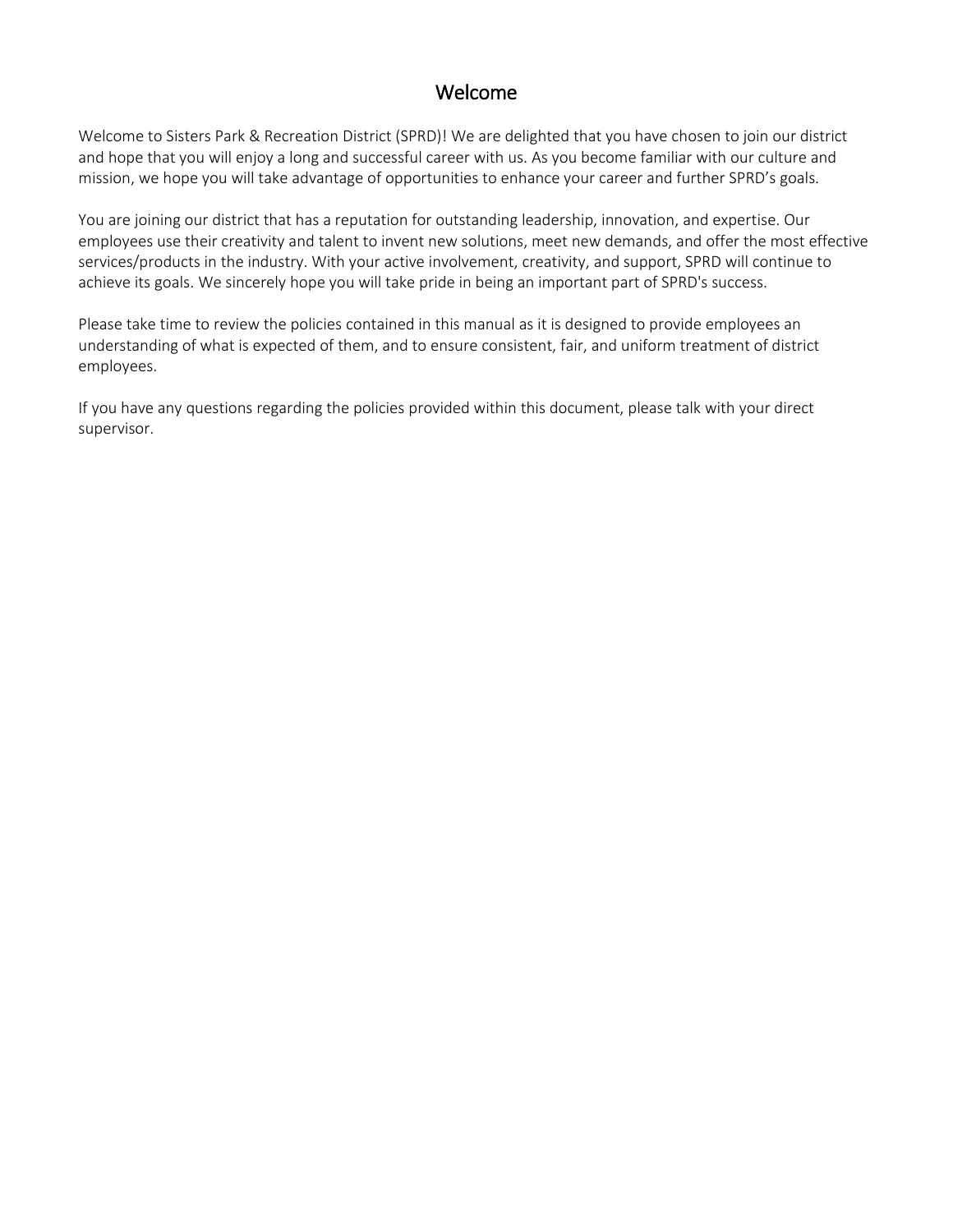## A. Employment At Will

## B. District Employee Definitions

### C. Commitment to Fair Hiring Practices

- 1. Americans with Disabilities Act (ADA) and Reasonable Accommodation
- 2. Commitment to Diversity
- 3. Selection of Personnel
- 4. Posting of Positions
- 5. Employment Application
- 6. Qualification and Screening of Applicants
- 7. Interview
- 8. Testing
- 9. Hiring

## D. Employee Orientation

- 1. Supervisor's Responsibility
- 2. Employee's Responsibility

## E. Employment Relationship

- 1. Employment Status and Compensation
- 2. Work Week and Hours of Work
- 3. Meal and Rest Breaks
- 4. Time Records
- 5. Overtime
- 6. Deductions from Pay/Safe Harbor
- 7. Paychecks
- 8. Access to Personnel Files
- 9. Employment of Relatives and Domestic Partners
- 10. Termination from Employment
- 11. Reemployment

### F. Workplace Harassment

- 1. Equal Employment Opportunity
- 2. Harassment and Complaint Procedure

## G. Employee Conduct

- 1. Ethics
- 2. Conflict of Interest
- 3. Misrepresentation/Personal Gain
- 4. Gratuities/Gifts
- 5. Confidentiality
- 6. Whistleblower Protections
- 7. Workplace Bullying
- 8. Dispute Resolution Process

## H. Workplace Safety

- 1. Drug-Free and Alcohol-Free Workplace
- 2. Smoke-Free Workplace
- 3. Workplace Violence Prevention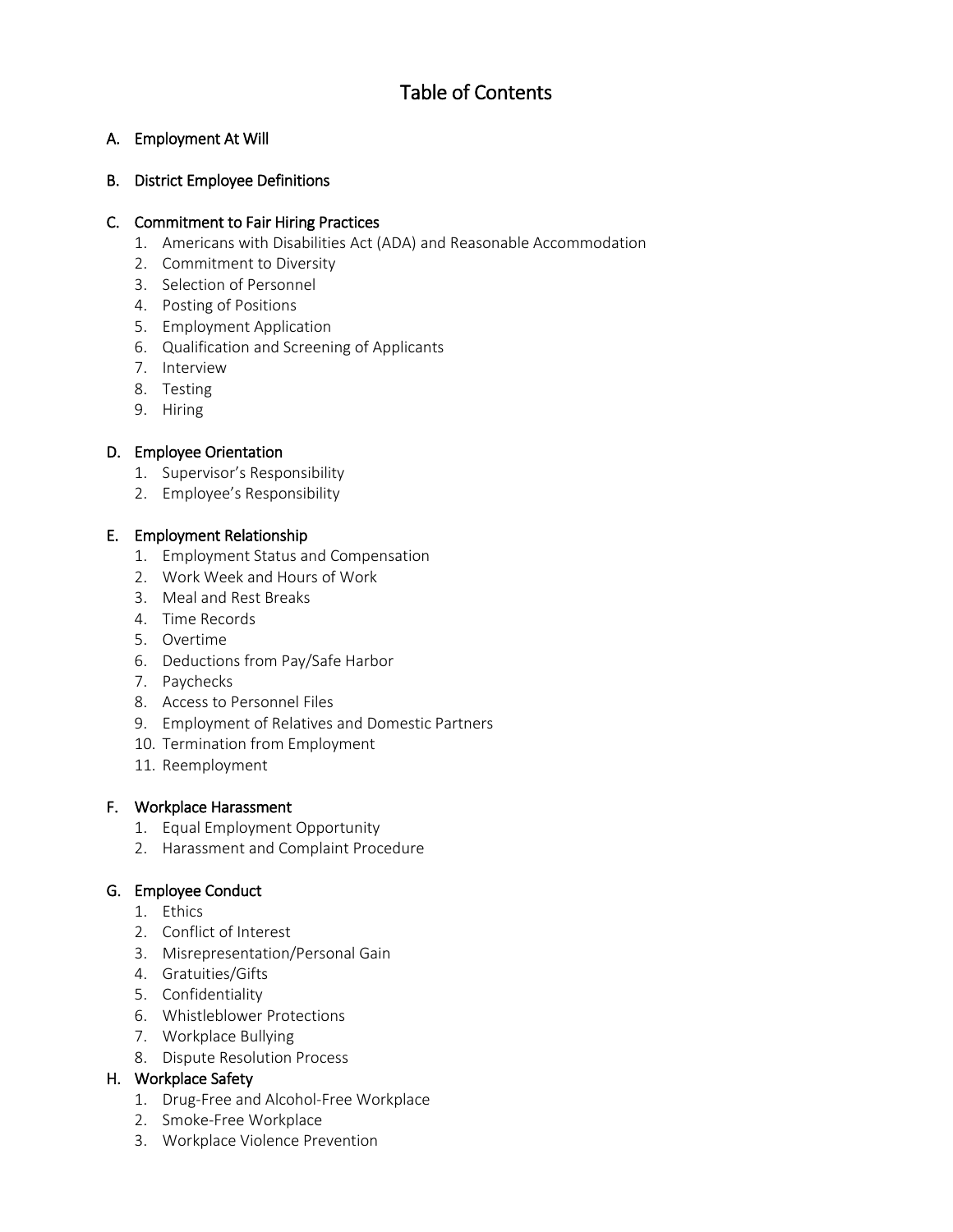- 4. Employee Safety
- 5. Early Return to Work Program
- 6. Emergency Closures

#### I. Workplace Guidelines

- 1. Attendance
- 2. Outside Employment
- 3. Social and Volunteer Recreation Activities
- 4. Media Inquires
- 5. Standards of Dress
- 6. Social Media Acceptable Use
- 7. Solicitation
- 8. Computers, Internet, Email, and Other Resources
- 9. Performance Management and Review

#### J. Corrective Action

#### K. Leaves of Absence

- 1. Injury Leave
- 2. Military Leave
- 3. Jury Duty/Court Appearance
- 4. Oregon Victims of Certain Crimes Leave Act
- 5. Family & Medical Leave
- 6. Bereavement Leave

#### L. Employee Benefits

- 1. Medical, Dental, and Vision Insurance
- 2. Group Life Insurance
- 3. 401(k) Plan
- 4. Workers' Compensation
- 5. District Holidays
- 6. Vacation Pay
- 7. Sick Leave
- 8. Mileage Reimbursement
- 9. Employee Discount

#### Appendix A

Personnel Policies and Procedures Manual Acknowledgment and Receipt

#### Appendix B

Receipt of Harassment Policy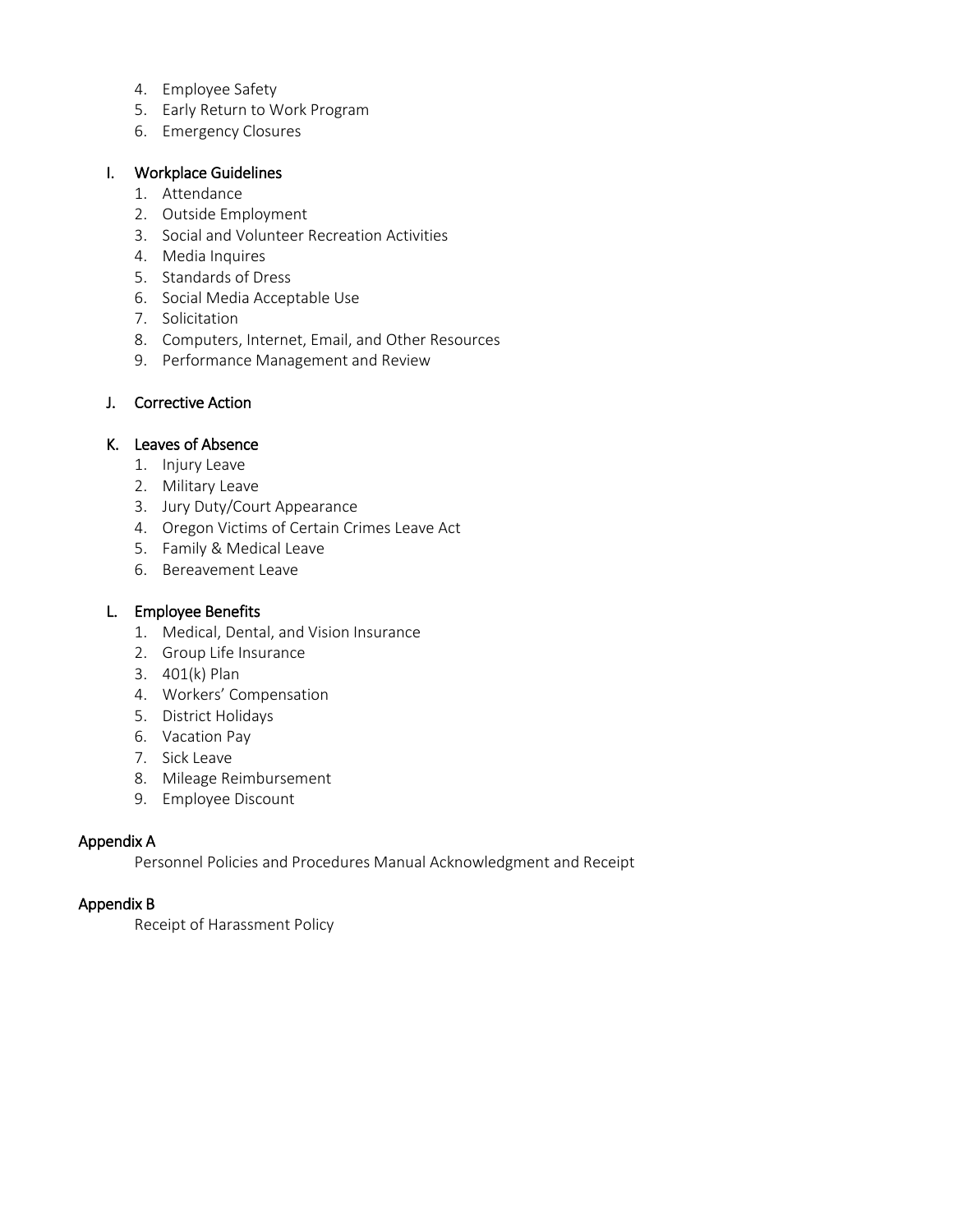## A. Employment At Will

Employment at SPRD is on an at-will basis unless otherwise stated in a written individual employment agreement signed by the executive director of the district. This means that either the employee or the district may terminate the employment relationship at any time, for any reason, with or without notice.

Nothing in this manual is intended to or creates an employment agreement, express or implied. Nothing contained in this or any other document provided to the employee is intended to be, nor should it be, construed as a contract that employment or any benefit will be continued for any period of time. In addition, no district representative is authorized to modify this policy for any employee or to enter into any agreement, oral or written, that changes the at-will relationship.

Any salary figures provided to an employee in annual or monthly terms are stated for the sake of convenience or to facilitate comparisons and are not intended and do not create an employment contract for any specific period of time.

Nothing in this statement is intended to interfere with, restrain, or prevent concerted activity as protected by the [National Labor Relations Act.](https://www.nlrb.gov/guidance/key-reference-materials/national-labor-relations-act) Such activity includes employee communications regarding wages, hours, or other terms or conditions of employment. SPRD employees have the right to engage in or refrain from such activities.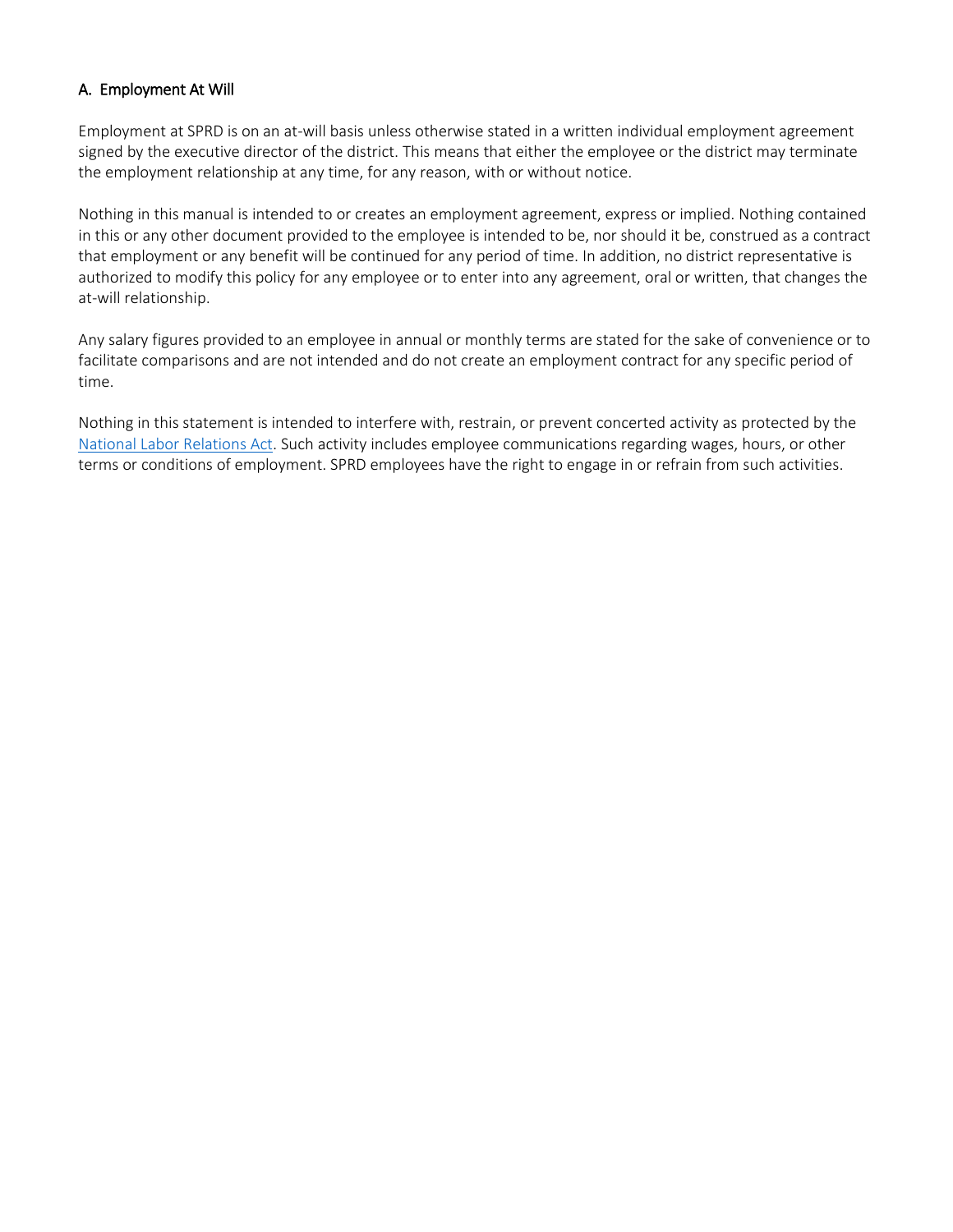#### B. District Employee Definitions

Employee: Anyone who is employed by salary or wages with Sisters Park & Recreation District, excluding temporary hires through employment agencies.

Part-time employee: An employee who is hired for indefinite tenure and not limited at time of hire by a stated term or for a specific project and is scheduled and regularly works less than 30 hours a week.

Full-time employee: An employee who is hired for indefinite tenure and not limited at time of hire by a stated term or for a specific project and scheduled and regularly works between 30-40 hours a week.

Seasonal or temporary employee: An employee who has been hired for a specific project or definite period, with such limited-period employment stipulated at the time of hire, not to exceed 179 days.

Probationary employee: All new employee or employees in a new position will be placed into a trial period of six months. All probationary employees are evaluated on the basis of their positions. A probationary employee may be terminated without cause by the district.

Exempt employee: An employee who works and holds a position such as executive, supervisor, administrative, or professional occupations as outlined in the [Fair Labor Standards Act](https://www.dol.gov/agencies/whd/flsa#:%7E:text=The%20Fair%20Labor%20Standards%20Act%20(FLSA)%20establishes%20minimum%20wage%2C,%2C%20State%2C%20and%20local%20governments.&text=There%20is%20no%20limit%20on,may%20work%20in%20any%20workweek.) and are, therefore, not subject to overtime requirements.

Nonexempt employee: An employee who works this classification is subject to overtime requirements as outlined in th[e Fair Labor Standards Act.](https://www.dol.gov/agencies/whd/flsa#:%7E:text=The%20Fair%20Labor%20Standards%20Act%20(FLSA)%20establishes%20minimum%20wage%2C,%2C%20State%2C%20and%20local%20governments.&text=There%20is%20no%20limit%20on,may%20work%20in%20any%20workweek.)

Supervisor: Supervisory employee means any individual having authority in the interest of the employer to hire, transfer, suspend, lay off, recall, promote, discharge, assign, reward or discipline other employees, or responsibly to direct them, or to adjust their grievances, or effectively to recommend such action, if in connection therewith, the exercise of the authority is not of a merely routine or clerical nature but requires the use of independent judgment [\(ORS 243.650\)](https://www.oregonlegislature.gov/bills_laws/ors/ors243.html). All references to supervisor imply both the immediate supervisor and any supervisors following the chain of command.

Management team: An executive level management employee who reports directly to the executive director.

Confidential employee: An employee who assists and acts in a confidential capacity to a person who formulates, determines and effectuates management policies [\(ORS 243.650\)](https://www.oregonlegislature.gov/bills_laws/ors/ors243.html).

Executive director: The executive director is the chief executive officer of the district. The executive director is under contract to the board of directors (hereinafter referred to as "the board") and is subject to the rules and regulations of this personnel policies and procedure manual only as directed by the board or mandated by law.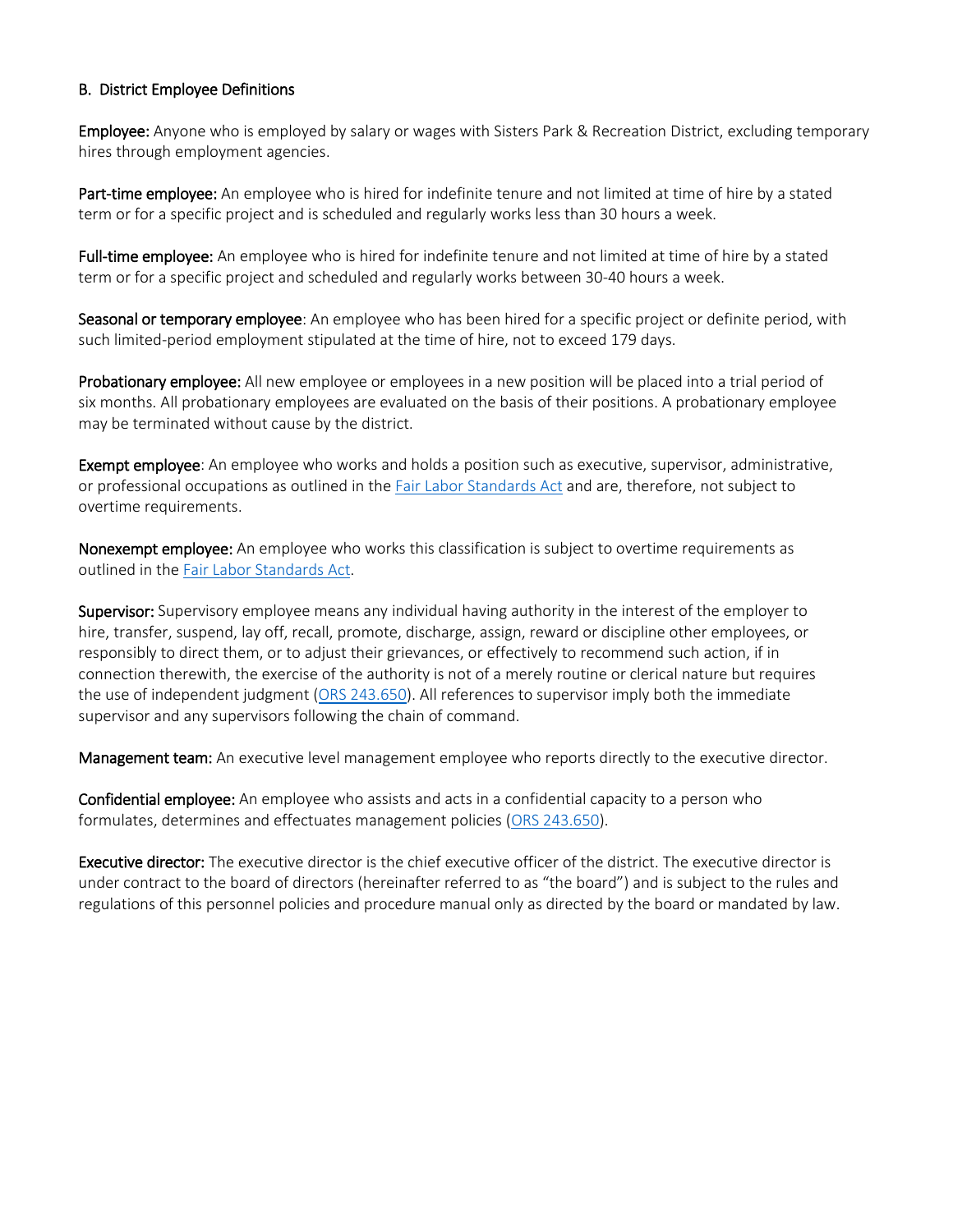#### C. Commitment to Fair Hiring Practice

#### 1. Americans with Disabilities Act [\(ADA\)](https://www.ada.gov/) and Reasonable Accommodation

To ensure equal employment opportunities to qualified individuals with a disability, SPRD will make reasonable accommodations for the known disability of an otherwise qualified individual, unless undue hardship on the operation of the district would result. Employees who may require a reasonable accommodation should contact the executive director.

## 2. Commitment to Diversity

SPRD is committed to fostering, cultivating, and preserving a culture of diversity and inclusion. The district embraces and encourages its employees' differences in age, disability, ethnicity, family or marital status, gender identity or expression, national origin, physical and mental ability, race, religion, sexual orientation, socio-economic status, veteran status, and other characteristics that makes its employees unique. SPRD's diversity initiatives are not limited to just its practices and policies on recruitment and selection, but to the development of a work environment built on the values of diversity and equity.

### 3. Selection of Personnel

The district will comply with all state and federal employment requirements. The district will use a consistent recruitment process to ensure a fair, competitive selection process, and to select the best qualified applicant. The executive director or their designee is the designated hiring authority and shall select and hire all employees. All employees are subordinate to the executive director in all matters. The executive director has final authority over all decisions relating to personnel. The following are qualification and selection considerations:

- a. In-house applicants: The hiring supervisor may designate a posted job position as open to in-house applicants only. In-house applicants are defined as any current employee. In-house applicants follow the specified procedures for application.
- b. Employing relatives of SPRD staff: Pursuant to [ORS 659A.309,](https://www.oregonlegislature.gov/bills_laws/ors/ors659.html) relatives or household members of district staff may be employed by the district as long as they are not within the chain of supervision of the relative. Chain of supervision isdefined as any supervisor that could have disciplinary authority over the employee from the direct supervisor to the executive director.
- c. Veteran's preference: Oregon's veterans' preference law requires the district to grant a preference to qualified and eligible veterans and disabled veterans at each stage in the hiring and/or promotion process. To be qualified for veterans' preference, a veteran or disabled veteran must meet the minimum and other special qualifications for the position. To be eligible for veterans' preference, a veteran or disabled veteran must provide certification that they are a veteran or disabled veteran as defined by Oregon law. If the veteran has passed minimum qualifications and any necessary requirements, has transferable skills, and provided the appropriate documentation, the veteran shall receive five preference points or 10 preference points for a disabled veteran during the initial screening as well as during the scored interview process. The district is obligated to hire or promote a qualified and eligible veteran or disabled veteran if they are equal to or better than the top candidate, after the preference has beenapplied.

### 4. Posting of Positions

The district shall post position openings as they become available or identified. The position opening shall be posted on the district's website as well as other job posting platforms applicable to position. Open positions shall remain posted for a period of at least five consecutive workdays before the position is closed. The district may advertise externally any time it deems necessary to ensure qualified applicants.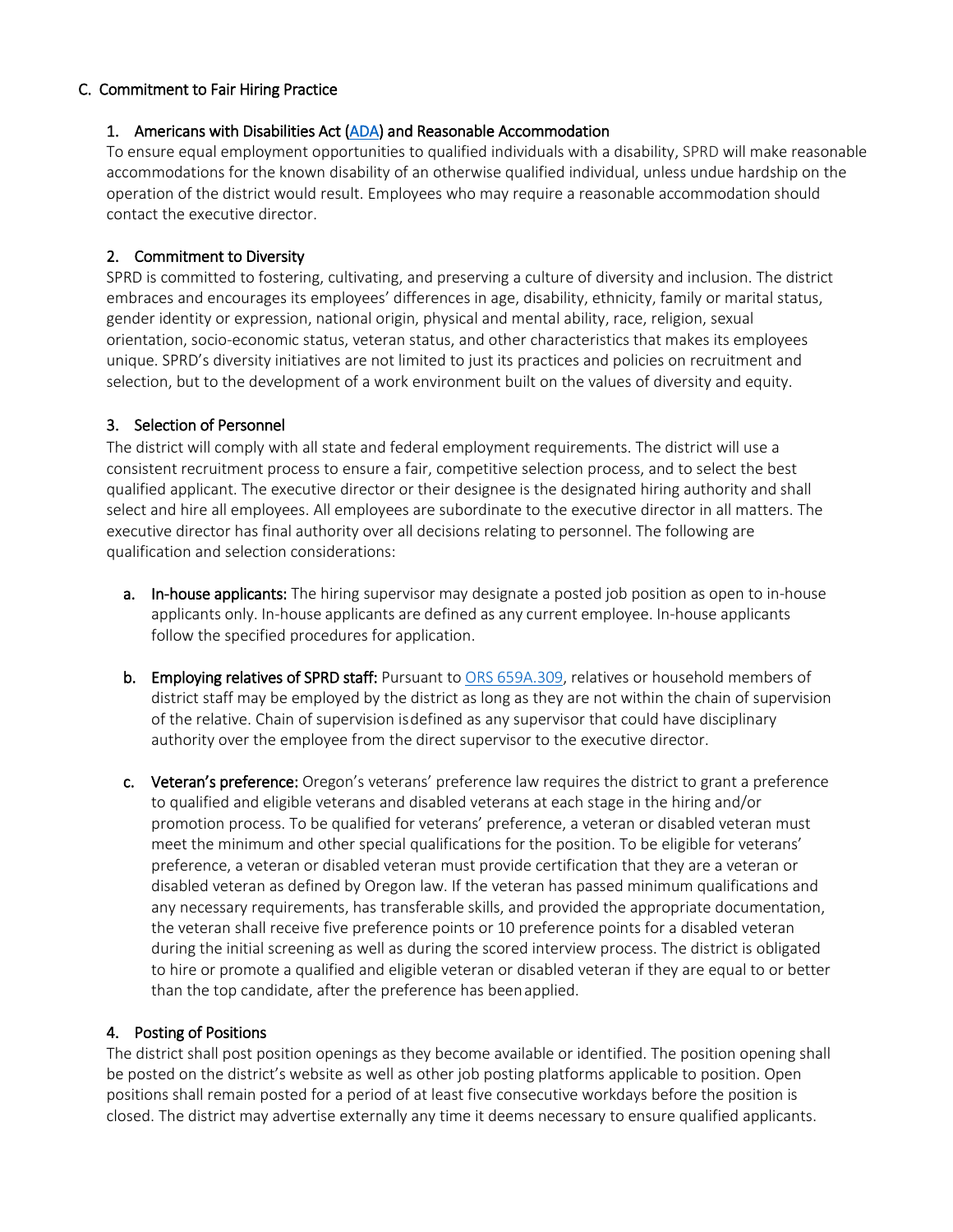a. Internal postings: The executive director and business operations manager may perform an internal recruitment for non-salary full-time positions, if, in their judgment, a sufficient number of applicants exists within the recruiting district's workforce that possess the required qualifications.

Posting requirements are as follows:

- b. Hourly full-time/part-time/seasonal: Job posting can be internal or external for a minimum of five days.
- c. Salary, full-time: Job posting must be external for a minimum of five days.

Exceptions to this policy may be made, at the executive director's discretion, for positions which need to be filled immediately, or for positions which are sporadic or inconsistent in nature due to programmatic needs.

#### 5. Employment Application

All applications must be submitted via email, mailed to or dropped off at the district office. The employment application form shall be a standard form to include applicant's training, experience, general qualifications, and all other pertinent information. Reference letters and resumes are accepted as additional attachments.

#### 6. Qualification and Screening of Applicants

All applicants shall possess the qualifications and meet the minimum requirements for the job as stated in the job description. Applicants will be screened and scored to determine the best selection method (i.e. phone screening, interview, skill tests or all of the above). The executive director or their designee will assist the hiring supervisor with the development of consistent scoring criteria to determine whether applicants possess the essential requirements outlined in the job description.

### 7. Interview

The same interview rating form will be used for each applicant being interviewed for the same position. The hiring supervisor will develop a list of questions prior to the interview, ensuring all applicants will be asked the same questions.

#### 8. Testing

The following procedures may also be used in the selection and hiring of personnel when determined necessary by the executive director.

- a. Practical examination and testing. According to guidelines in the Equal Employment Opportunity Commission, SPRD will not discriminate based on race, color, sex, religion, national origin, age, or disability. In the manner and type of its use of testing procedures.
- b. A thorough physical examination may be required to determine ability to perform specific duties. If a physical examination is required, it shall be by a physician designated by the district and the fee will be paid by the district.
- c. Drug testing must be conducted on all safety-sensitive positions after an offer of employment has been extended to a candidate. All offers of employment are contingent upon successful completion of drug-use testing. Tests must be completed prior to the time the employee begins work.
- d. Criminal background checks will be conducted on all employees after an offer of employment has been extended to a candidate. Department of Human Services (DHS) background checks will be conducted on all employees who work directly with children (Kids Club/Preschool) or who work in a facility that supervises children.
- e. A three-year non-employment Department of Motor Vehicles report will need to be provided after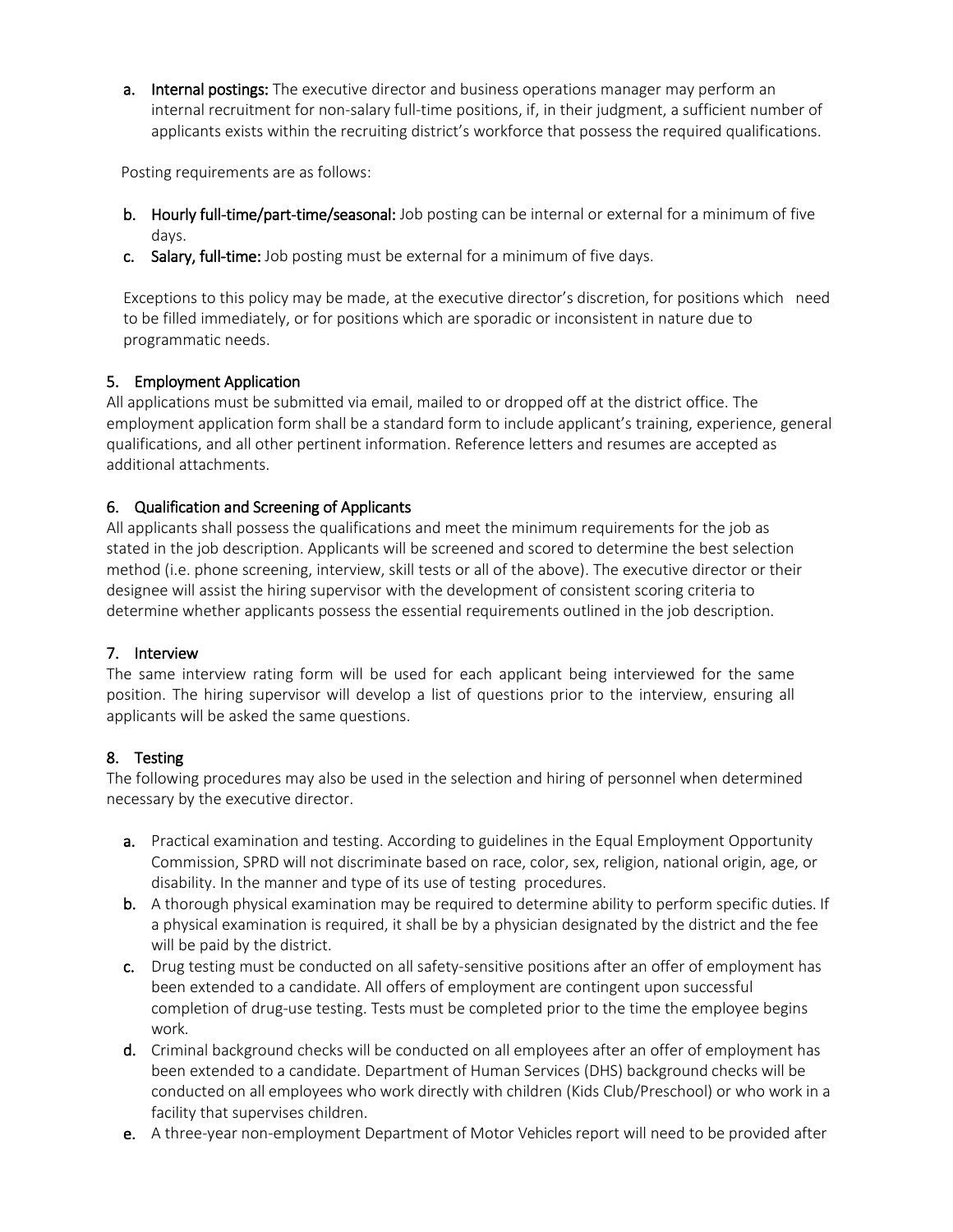hire if the position is designated as a district driver. If driving is an essential duty of the position, an offer of employment will be contingent upon passing and maintaining the district's safe driving protocol.

## 9. Hiring

The individual selected for the position, and all other interviewees, will be notified of the selection outcome in an expedient manner.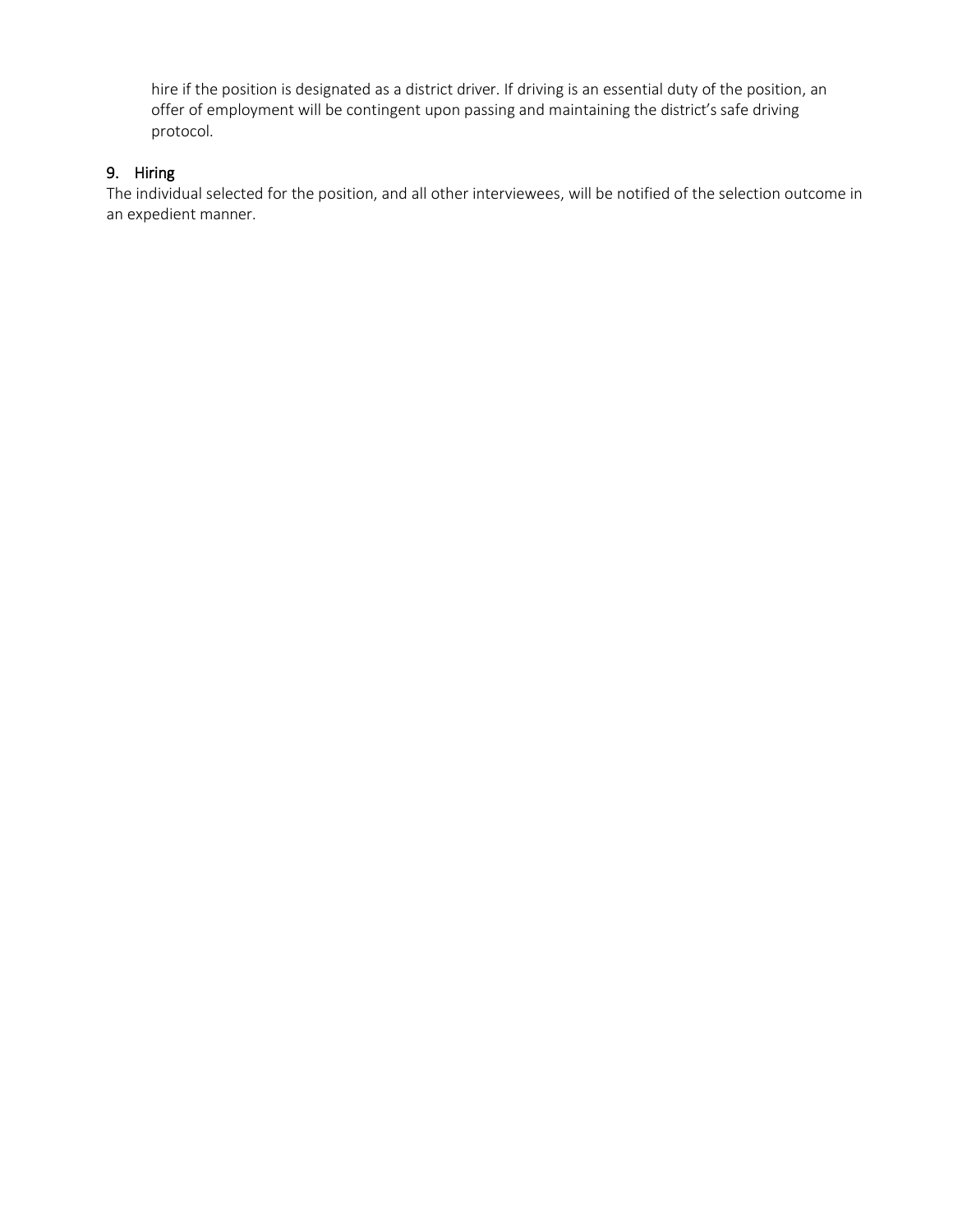#### D. Employee Orientation

#### 1. Supervisor's Responsibility

It is the supervisor's responsibility to orient all personnel under their supervision as to the district's organizational structure and lines of authority, and the employee's general rights and responsibilities as a staff member of SPRD. Appropriate information to include in the employee orientation is the personnel policies and procedures manual, district policy and procedures, benefit information, and general district information. The supervisor will also orient the new employee to their job duties and responsibilities, as well as those job responsibilities of the supervisor and those employees with whom the employee will be working closely.

#### 2. Employee's Responsibility

Employees are expected to read the district's personnel policies and procedures manual as well as other materials provided to them at their orientation. Employees are also expected to work their standard work week unless some form of leave time has been arranged with the supervisor. Employees may be required by the executive director or their direct supervisor to attend designated meetings, conferences, study groups, or training sessions. If the required attendance is outside normal working hours, employees will be compensated accordingly.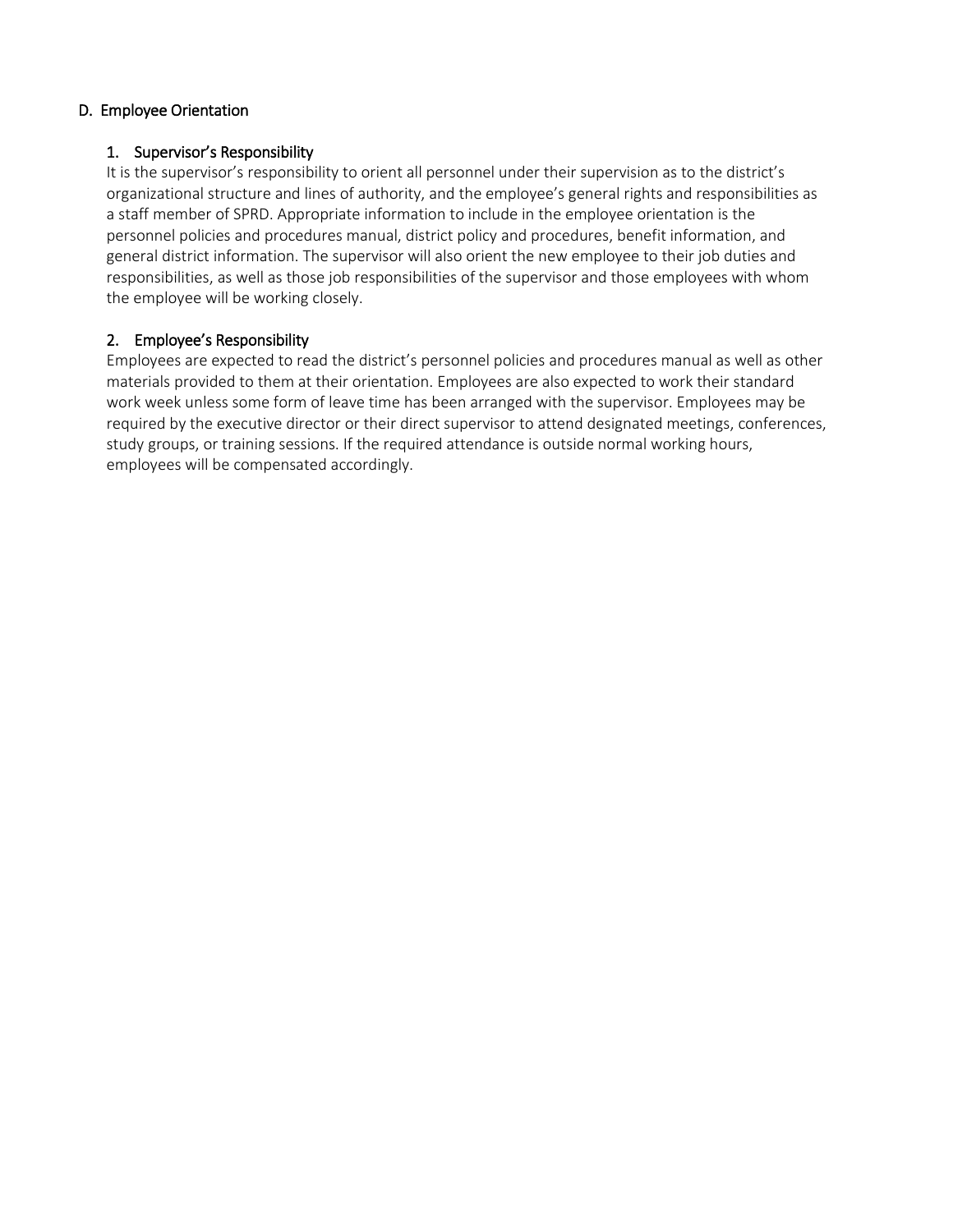#### C. Employment Relationship

#### 1. Employment Status and Compensation

New hires: New employees will be placed in the appropriate pay scale for the position in which they were hired. Placement within the wage scale will be equitable for all employees based on predetermined bona fide factors for the position. Bona fide factors will be determined by the executive director.

Pay increases: An employee may receive the following kinds of pay increases:

- For successful completion of the probationary period;
- For reclassification to a new position;
- Through general adjustments to wage scales (COLA, wage-scale survey); and
- Through a merit increase subsequent to the appraisal process.

Probation: A new hire will be placed on probation for six months. Upon successful completion of the probationary period, the employee will receive a two percent increase. The probationary period may be extended up to an additional six months if deemed appropriate by the supervisor and approved by the executive director. Any probationary employee can be dismissed without cause. Due to the length of hire, seasonal employees are exempt from a probationary period. A seasonal employee who does not meet job exceptions may not be rehired for an additional season without approval from executive director.

Promotion: The executive director or designee may promote a district employee providing the employee has demonstrated the necessary skills, has the necessary qualifications for the position, and it is deemed to be in the best interest of the district to make any such promotion. When an employee is promoted to a higher classification, an assessment of their bona fide factors will be completed to determine their new rate of pay. An employee who moves into a new position will need to complete a probationary period in the new position. At the end of six months, a performance appraisal will occur.

Lateral transfer: The executive director may transfer an employee to a new position within the same classification and with the same level of responsibility when it is in the best interest of the district to make such a lateral transfer.

Merit increases: During the employee performance appraisal process, the supervisor will give the employee an overall rating. Employees receiving an overall performance appraisal of exceeds expectations will receive a two percent merit increase. Employees receiving an overall performance appraisal of meets expectations will receive a one percent merit increase. Employees receiving an overall performance rating of needs improvement will receive additional supervision, coaching and instruction to assist them in solving their job-related problems and will not receive any increase in wage. Employees who are at the top or will reach the top of their pay scale will receive a bonus consisting of one percent of their gross earnings with the district, if they have received an overall performance appraisal rating of exceeds expectations.

Cost-of-living adjustment (COLA): Annually, the board will consider granting a cost-of-living wage increase based on one or more of the published Consumer Price Index (CPI). The increase, if granted, will apply to all employees except for employees who received a wage adjustment greater than the approved COLA due to a minimum wage increase.

Seasonal/temporary full-time or part-time positions: Except for sick leave and as otherwise provided under applicable law, a seasonal/temporary employee is not eligible to receive any employee benefits provided by district under this manual including annual merit increases and COLA adjustment.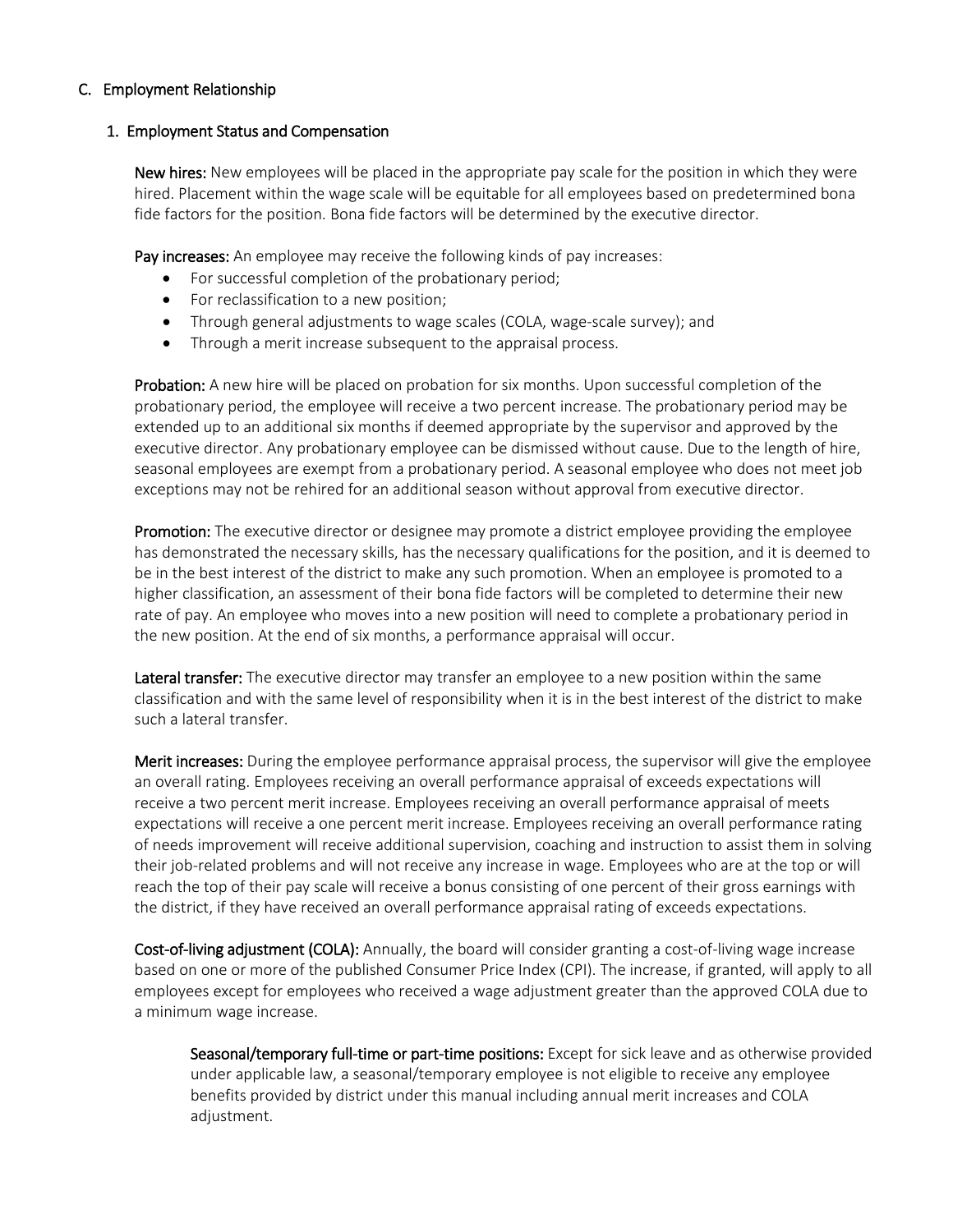### 2. Work Week and Hours of Work

The standard workweek is from Sunday 12:00 a.m. until Saturday 11:59 p.m. Individual work schedules may vary depending on the needs of each department. Staff are expected to work their assigned shift. Any deviation from work schedule requires pre-approval from their direct supervisor. All requests to deviate from work schedule need to be submitted in writing to direct supervisor with at least one week notice prior to requested change.

### 3. Meal and Rest Breaks

Federal law requires non-exempt employees to take breaks based on the number of hours worked. Rest periods are 10 minutes in length and are paid time. Meal periods are at minimum 30 minutes but may be greater due to work schedule. Meal periods are unpaid time. If an emergency situation arises requiring that an employee works through their lunch period, this time will be paid and requires preapproval from supervisor. All rest and meal periods need to be documented on employee's timecard.

The following are the required rest and meal breaks based on hours worked:

| Length of work period          | Number of 10 min. rest breaks<br>required | Number of meal periods<br>required |
|--------------------------------|-------------------------------------------|------------------------------------|
| 2 hrs. or less                 |                                           |                                    |
| 2 hrs. 1 min. - 5 hrs. 59 min. |                                           |                                    |
| 6 hrs.                         |                                           |                                    |
| 6 hrs. 1 min. - 10 hrs.        |                                           |                                    |
| 10 hrs. 1 min.-13 hrs. 59      | 3                                         |                                    |
| min.                           |                                           |                                    |
| 14 hrs.                        | ੨                                         |                                    |
| 14 hrs. 1 min.-18 hrs.         |                                           |                                    |

## 4. Lactation

SPRD recognizes the need for female employees to express breast milk and will support the continuation of milk expression upon an employee's return to work. Staff are expected to work with their supervisor to develop a plan.

### 5. Time Records

All nonexempt employees are required to complete accurate weekly time reports showing all time worked. These records are required by government regulations and are used to calculate regular and overtime pay. At the end of each pay period, the employee and their supervisor must review the time sheet attesting to its accurateness before submitting it to the business operations manager. Time records will be completed digitally, via mobile app or desktop access. Time cards will need to be approved bi-monthly. The business operations manager will communicate these due dates to all employees. If the due date falls on a district recognized holiday or the employee is not scheduled to work, the employee is required to coordinate a new submission date with the business operations manager.

### 6. Overtime

When required due to the needs of the district, staff may be asked to work overtime. Overtime is actual hours worked in excess of 40 in a single workweek. Nonexempt employees will be paid overtime compensation at the rate of one and one half their regular rate of pay for all hours over 40 worked in a single workweek. Paid leave, such as holiday, sick time, vacation, bereavement time, and jury duty does not apply toward work time. All nonemergency related overtime work must be approved in advance by the employee's direct supervisor. Requests need to be submitted in writing to direct supervisor with at least one week notice of requested overtime hours. If unauthorized overtime hours are worked, corrective action may occur.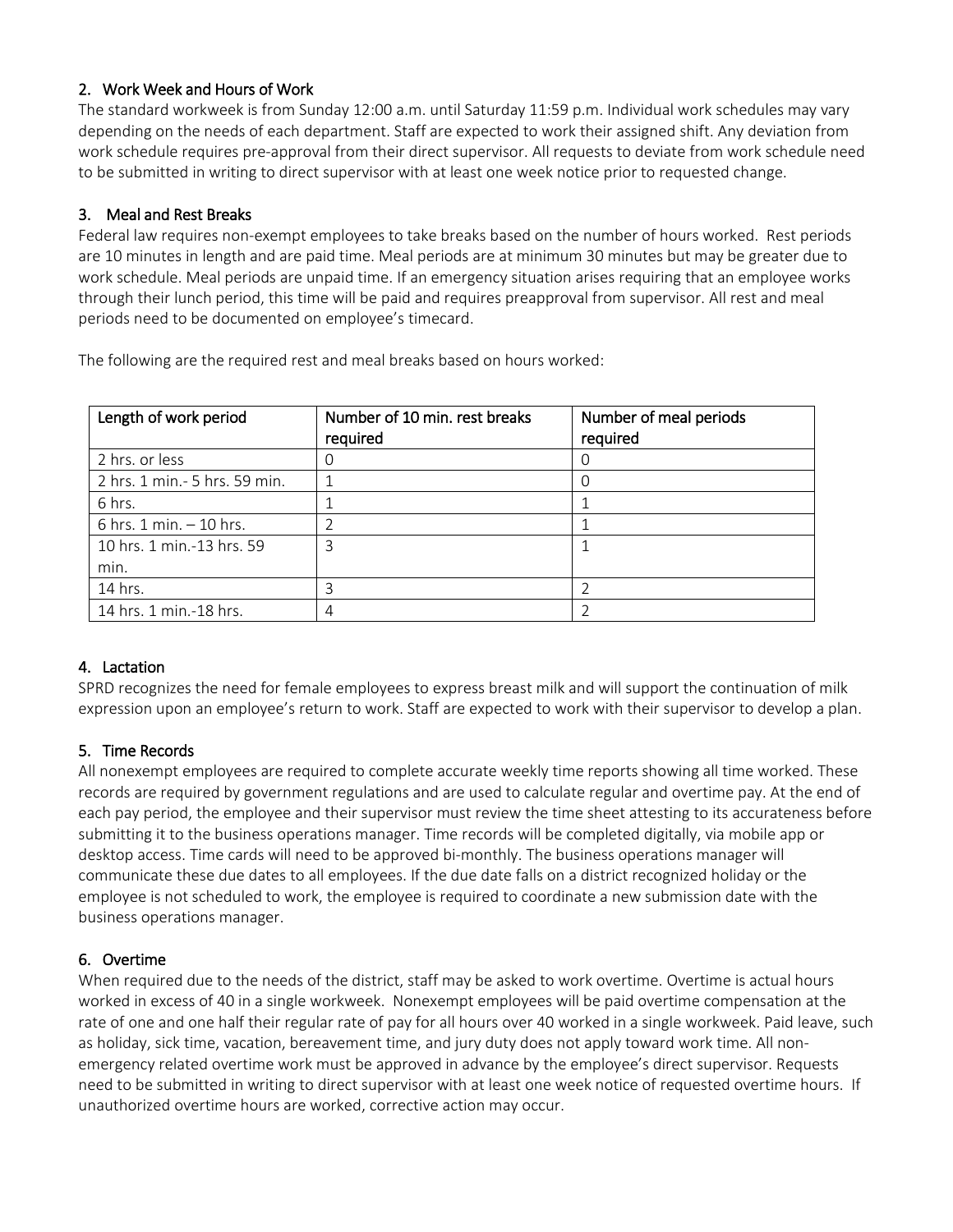## 7. Deductions from Pay for Exempt Employees

The district will only make permitted deductions from the salaries of exempt employees and complies with the salary basis requirements of the [Fair Labor Standards Act](https://www.dol.gov/agencies/whd/flsa#:%7E:text=The%20Fair%20Labor%20Standards%20Act%20(FLSA)%20establishes%20minimum%20wage%2C,%2C%20State%2C%20and%20local%20governments.&text=There%20is%20no%20limit%20on,may%20work%20in%20any%20workweek.) (FLSA). Employees classified as exempt from the overtime pay requirements of the FLSA will be notified of this classification at the time of hire or change in position.

- a. Permitted deductions: The FLSA limits the types of deductions that may be made from the pay of an exempt employee. Deductions that are permitted include:
	- Deductions that are required by law, e.g., income taxes;
	- Deductions for employee benefits when authorized by the employee;
	- Absence from work for one or more full days for personal reasons other than sickness or disability;
	- Absence from work for one or more full days due to sickness or disability if the deduction is made in accordance with a bona fide plan, policy or practice of providing compensation for salary lost due to illness;
	- Offset for amounts received as witness or jury fees, or for military pay; or
	- Unpaid disciplinary suspensions of one or more full days imposed in good faith for workplace conduct rule infractions.
- **b.** Improper deductions: If an employee classified as exempt believes that an improper deduction has been taken from their pay, the employee should immediately report the deduction to the business operations manager. The report will be promptly investigated and if it is found that an improper deduction has been made, the district will reimburse the employee for the improper deduction.

### 8. Paychecks

SPRD's pay period for all employees is bi-monthly. If pay day falls on a recognized district holiday, employees will receive their paycheck on the preceding workday. Paychecks are directly deposited into employee's checking and/or savings account unless the employee opts for a check as a payment method.

### 9. Access to Personnel Files

Employee files are maintained by the executive director and are considered confidential. Supervisors may only have access to personnel file information on a need-to-know basis. Personnel file access by current employees and former employees upon request will generally be permitted within three days of the request unless otherwise required under state law. Personnel files are to be reviewed on-site under the supervision of the executive director or their designee. Employee files may not be taken outside the department. Representatives of government or law enforcement agencies, in the course of their duties, may be allowed access to file information with proper supporting paperwork.

### 10. Employment of Relatives and Domestic Partners

Relatives and domestic partners may be hired by the district if (1) the persons concerned will not work in a direct supervisory relationship, and (2) the employment will not pose difficulties for supervision, security, safety, or morale. For the purposes of this policy, "relatives" are defined as spouses, children, siblings, parents, grandparents or members of one's household. A "domestic partnership" is generally defined as a committed relationship between two individuals who are sharing a home or living arrangements.

Current employees who marry each other or become involved in a domestic partnership will be permitted to continue employment with the district provided they don't work in a direct supervisory relationship with each other or otherwise pose difficulties as mentioned above. If employees who marry or live together do work in a direct supervisory relationship with each other, the district will attempt to reassign one of the employees to another position for which they are qualified, if such a position is available. If no such position is available, the employees will be permitted to determine which one of them will resign from SPRD.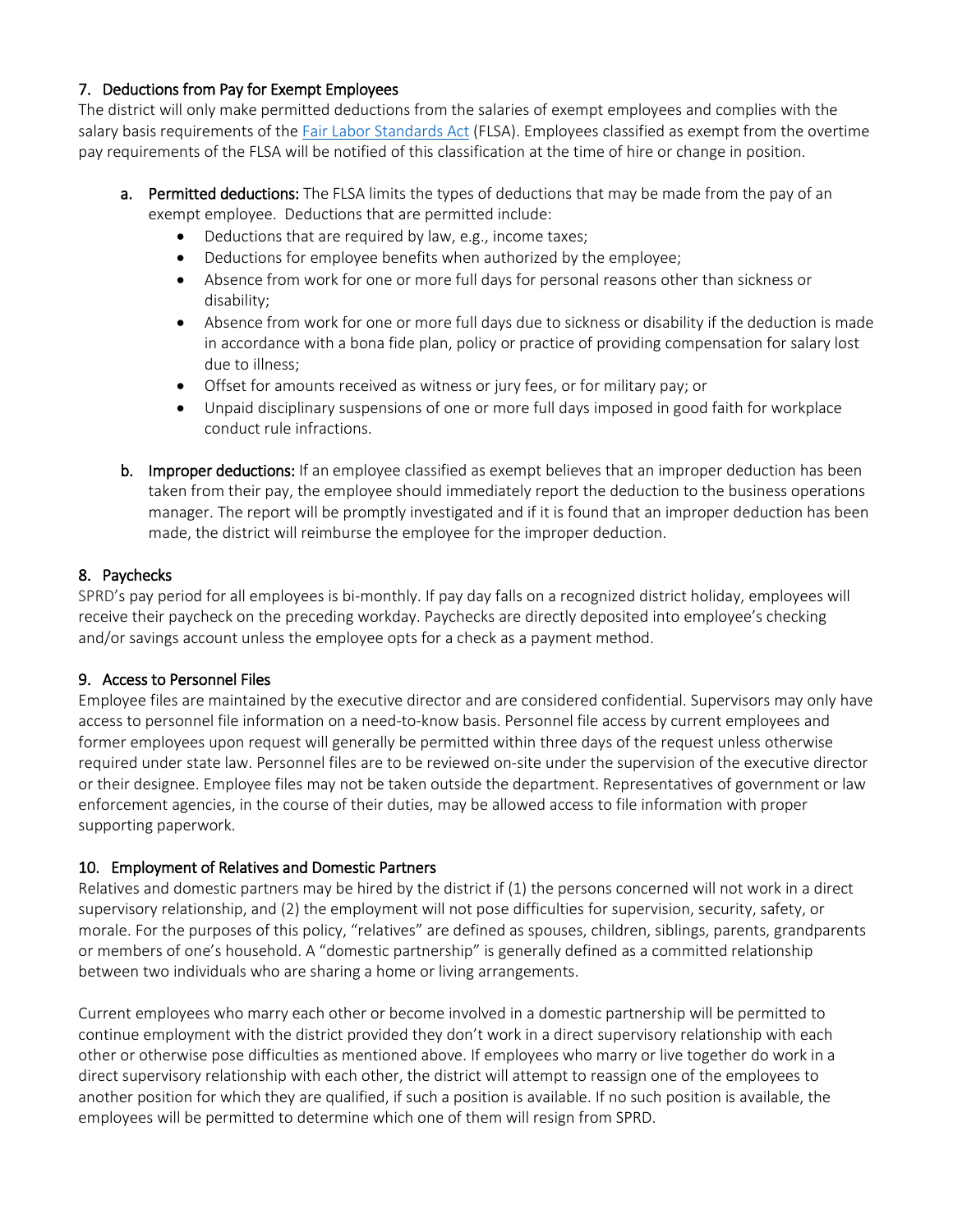### 11. Termination from Employment

**Probationary:** A probationary employee can be dismissed without cause.

**Employee resignation**: Employees are expected to give two weeks advance notice of intent to terminate their employment.

District termination: Employees may be dismissed through administrative action such as organizational changes, or through corrective action due to inappropriate employee conduct in policy practices, work practices, or job performance.

Layoff: If conditions necessitate an employee layoff, the executive director will consider the following criteria when deciding who to lay off within the district: (a) an employee's ability to perform the work needed by the district; and (b) an employee's seniority when equal abilities are involved. The district will aim to provide employees at least two weeks' notice prior to a layoff.

#### Termination pay of full-time employees:

- Vacation cash out: Up to 160 hours of unused vacation for employees who work 40/hrs. a week will be paid upon termination. Full-time employees working between 30-39.75 hrs. a week will be able to cash out unused vacation hours on a prorated schedule.
- Sick leave cash out: The district will not cash out any unused sick time upon termination.
- Severance pay: The district does not recognize severance pay.

#### Termination pay of part-time/seasonal employees:

- Sick leave cash out: The district will not cash out any unused sick time upon termination.
- Severance pay: The district does not recognize severance pay.

Pay upon separation: A regular employee terminating employment with the district will be paid any earned and unpaid wages due for work hours and earned vacation up to maximum cash out amount. An employee who is involuntarily terminated will be paid no later than the end of the first business day after discharge or termination. If an employee resigns and fails to give at least 48 hours advance notice to quitting, pay upon separation shall be paid within five business days of separation.

**Exit interview:** In most cases, the executive director or their designee will conduct an exit meeting on or before the last day of employment to collect all district property, and to discuss final pay. If applicable, information regarding benefits continuation through the [Consolidated Omnibus Budget Reconciliation Act](https://www.dol.gov/general/topic/health-plans/cobra) (COBRA) will be sent to the employee's home address.

#### 12. Reemployment

An employee who has resigned while in good standing (i.e., one who has received a "meets expectations" or above on the most recent appraisal and gave two-weeks' notice of separation) and who subsequently is reemployed within six months, will:

- Be credited with prior district service only for the purpose of computing vacation accrual;
- If rehired for same position as previously held, not be required to complete another probationary period;
- Have annual performance appraisal date adjusted to reflect rehire/recall date.

Vacation and sick time balances will begin at zero upon rehire for all employees regardless of length of separation.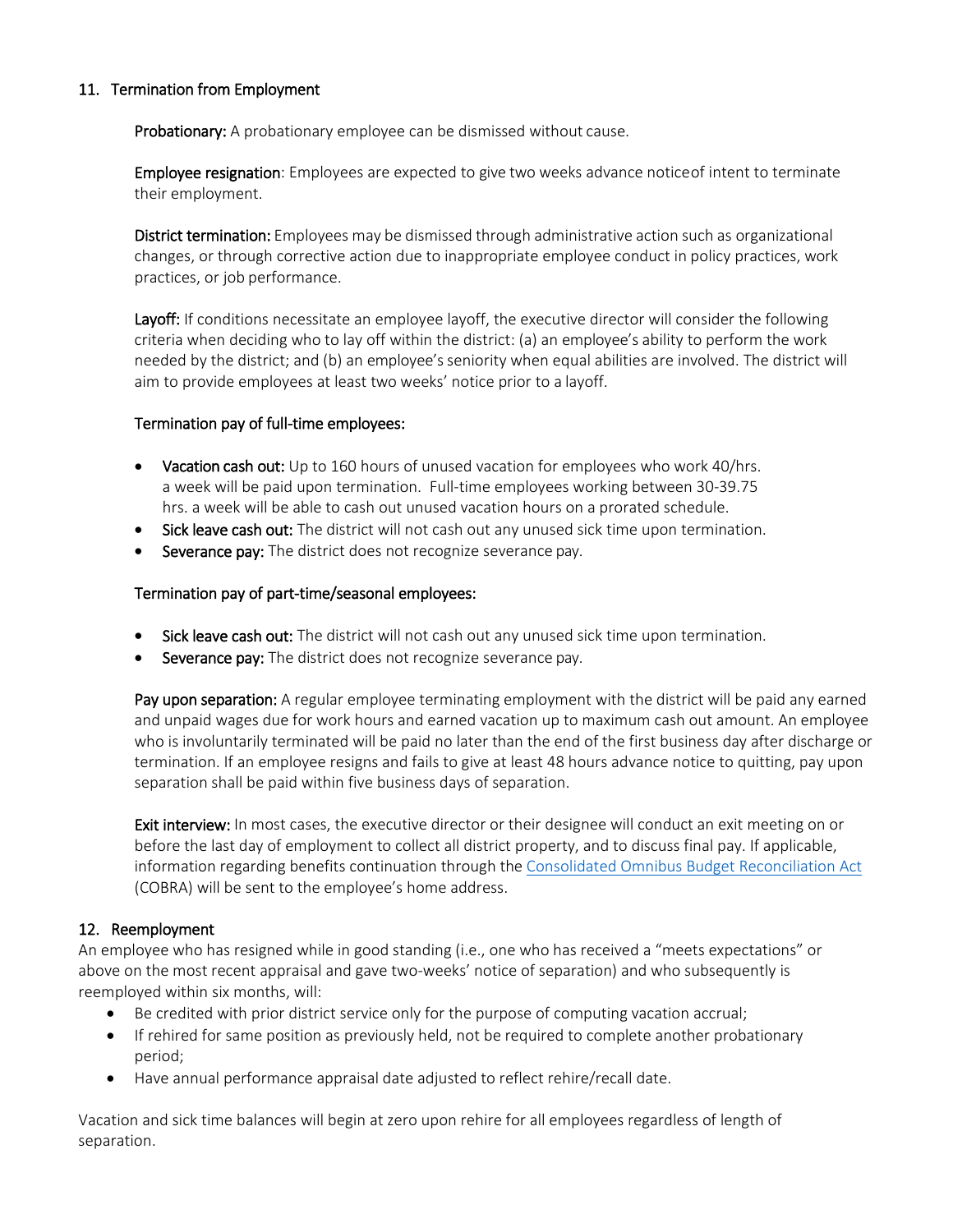Any employee who has been gone for more than 12 months must submit to all preemployment screening including drug testing and criminal background screening before they may be reemployed with the district.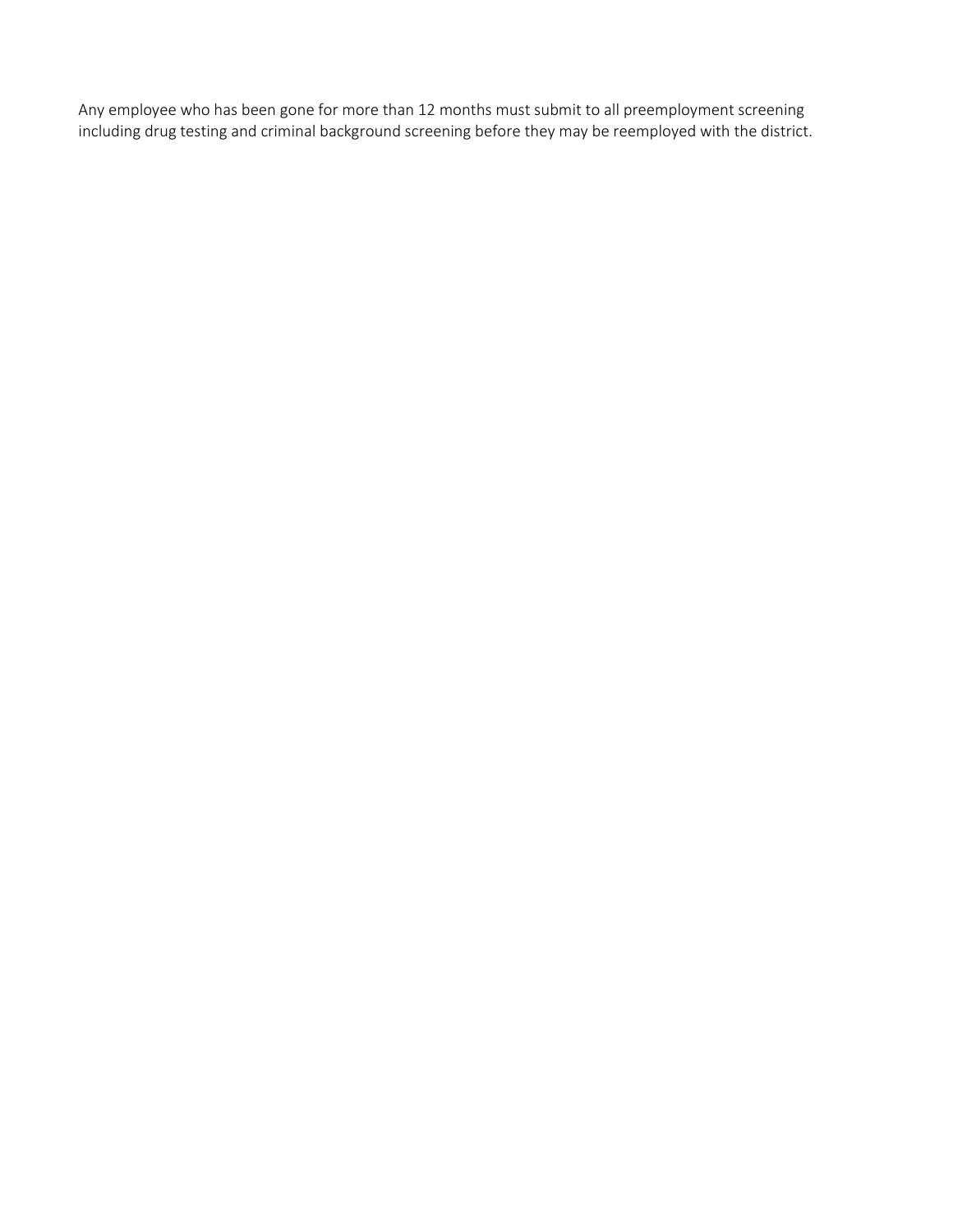#### D. Workplace Harassment

#### 1. Equal Employment Opportunity

SPRD is committed to fair employment practices and non-discrimination, including pay equity for all employees. The district will not discriminate based on a protected class such as race, color, religion, sex, sexual orientation, gender identity or expression, age, disability, marital status, citizenship, national origin, genetic information, or any other characteristic protected by law including in the payment of wages or screen applicants based on their current or past compensation.

#### 2. Purpose Statement Prohibiting Workplace Harassment

Sisters Park & Recreation District is committed to providing a work environment in which all individuals are treated respectfully. All employees of SPRD should have the expectation that they work in a professional environment and that SPRD promotes equal employment opportunities and prohibits unlawful discriminatory practices, including harassment.

SPRD expects that all relationships among persons will be respectful and professional, free of bias, prejudice and harassment in the workplace, at work related event, or any activity coordinated by or through the district.

This policy applies to all employees, board members, committee members, volunteers, interns and any other person an employee may interact with in the course of accomplishing the work of the district.

This workplace harassment policy has been developed to ensure that all employees can work in an environment free from unlawful harassment, discrimination and retaliation. SPRD will make every reasonable effort to ensure that all concerned are familiar with these policies and are aware that any complaint in violation of these policies will be investigated and resolved appropriately.

Discrimination, harassment and retaliation are not acceptable.

Any employee who has questions or concerns about these policies should talk with the executive director or the business operations manager.

- a. Retaliation: SPRD encourages reporting of all perceived incidents of discrimination or harassment. Reports of incidents of discrimination and harassment will be promptly and thoroughly investigated. This district prohibits retaliation against any individual who reports discrimination or harassment or participates in an investigation of such reports.
- b. Sexual harassment: Sexual harassment constitutes discrimination and is illegal under federal and state laws. For the purposes of this policy, "sexual harassment" is defined as unwelcome sexual advances, requests for sexual favors and other verbal or physical conduct of a sexual nature when, for example: a) submission to such conduct is made either explicitly or implicitly a term or condition of an individual's employment, b) submission to or rejection of such conduct by an individual is used as the basis for employment decisions affecting such individual, or c) such conduct has the purpose or effect of unreasonably interfering with an individual's work performance or creating an intimidating, hostile or offensive working environment.

Under Oregon law sexual assault is defined as unwanted conduct of a sexual nature that is inflicted upon a person or compelled through the use of physical force, manipulation, threat, or intimidation.

c. Harassment: Harassment based on any other protected class is also strictly prohibited. For this policy, harassment is verbal, written or physical conduct that denigrates or shows hostility or aversion toward an individual because of his or her race, color, religion, sex, sexual orientation, gender identity or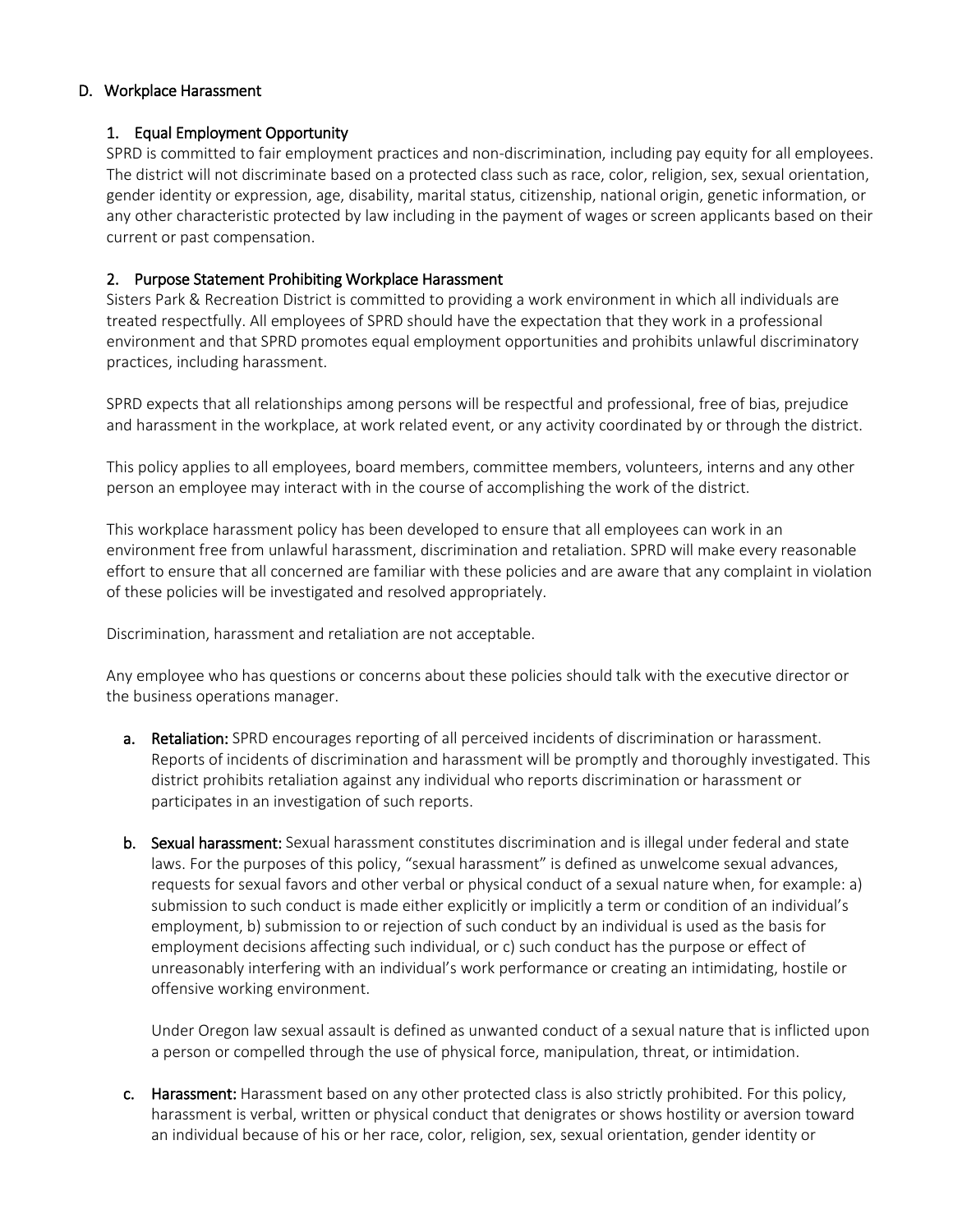expression, national origin, age, disability, marital status, citizenship, genetic information, or any other characteristic protected by law, or that of their relatives, friends or associates, and that: a) has the purpose or effect of creating an intimidating, hostile or offensive work environment, b) has the purpose or effect of unreasonably interfering with an individual's work performance, or c) otherwise adversely affects an individual's employment opportunities.

d. Reporting an incident of harassment, discrimination or retaliation: SPRD encourages individuals who believe they are being subjected to such conduct to promptly advise the offender that their behavior is unwelcome and to request that it stop. Often this action alone will resolve the problem. The district recognizes, however, that an individual may prefer to pursue the matter through complaint procedures.

SPRD encourages reporting of all perceived incidents of discrimination, harassment or retaliation, regardless of the offender's identity or position. Individuals who believe that they have been the victim of such conduct should discuss their concerns with the executive director or business operations manager.

#### 3. Complaint Procedure

Individuals who believe they have been the victims of conduct prohibited by this policy or believe they have witnessed such conduct should discuss their concerns with the executive director. If the employee is unable to reach the executive director, please reach out to the business operations manager. The district encourages employees to document the event(s), associated date(s), and potential witnesses.

SPRD encourages the prompt reporting of complaints or concerns so that action can be taken quickly. Early reporting and intervention are very often the most effective method of resolving actual or perceived incidents of harassment. However, complaints and concerns may be brought forward within four years of the alleged violation. Employees are encouraged to document the events, associated dates, and potential witnesses.

Any reported allegations of harassment, discrimination or retaliation will be investigated quickly. The investigation may include individual interviews with the parties involved and, where necessary, with individuals who may have observed the event(s) or may have other relevant knowledge.

SPRD will maintain confidentiality throughout the investigatory process to the extent possible with acceptable investigation and appropriate corrective action.

Misconduct constituting harassment, discrimination or retaliation will be dealt with appropriately. Responsive action may include training, referral to counseling or corrective action. Examples of possible corrective action may include a warning, written reprimand, reassignment, temporary suspension without pay, or termination as SPRD believes appropriate under the circumstances.

Following receipt of a complaint or concern management will follow-up every three months for one year to ensure no further concerns or retaliation are experienced. However, employees should not wait for the management follow-up to share related experiences. If an employee would like to discontinue the follow-up process, a request must be submitted in writing to the executive director.

False and malicious complaints of harassment, discrimination or retaliation, as opposed to complaints that, even if erroneous, are made in good faith, may be the subject of appropriate disciplinary action.

Employees are encouraged to bring their concerns and complaints to the district, and understand that, at times however, this may not be the choice of the employee. Below is a list of the external complaint options. Please reach out to the preferred choice to determine the appropriate timelines for their processes.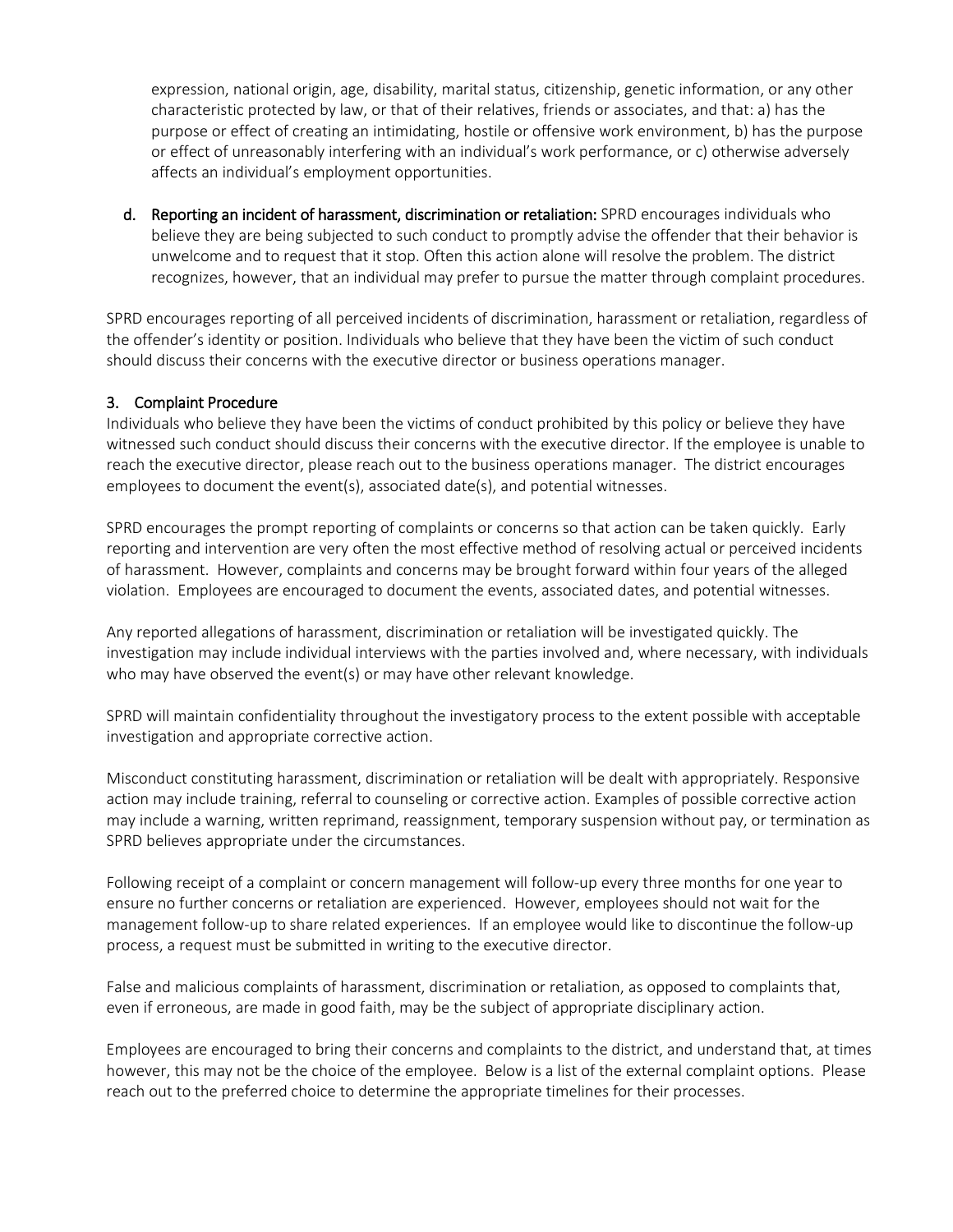- Oregon Bureau of Labor and Industries at the following web address: <https://www.oregon.gov/boli/civil-rights/pages/default.aspx>
- Civil or Criminal Action. In these circumstances, a Notice of Claim must be provided to us in accordance wit[h ORS 30.275.](https://www.oregonlegislature.gov/bills_laws/ors/ors030.html)

Employment agreements: No employee will be required or invited to sign an agreement requiring the nondisclosure of information related to discrimination or sexual assault as a condition of employment, continued employment, promotion, compensation or the receipt of benefits. An employee may request this type of agreement and, upon request, will be provided at least seven days to change their mind.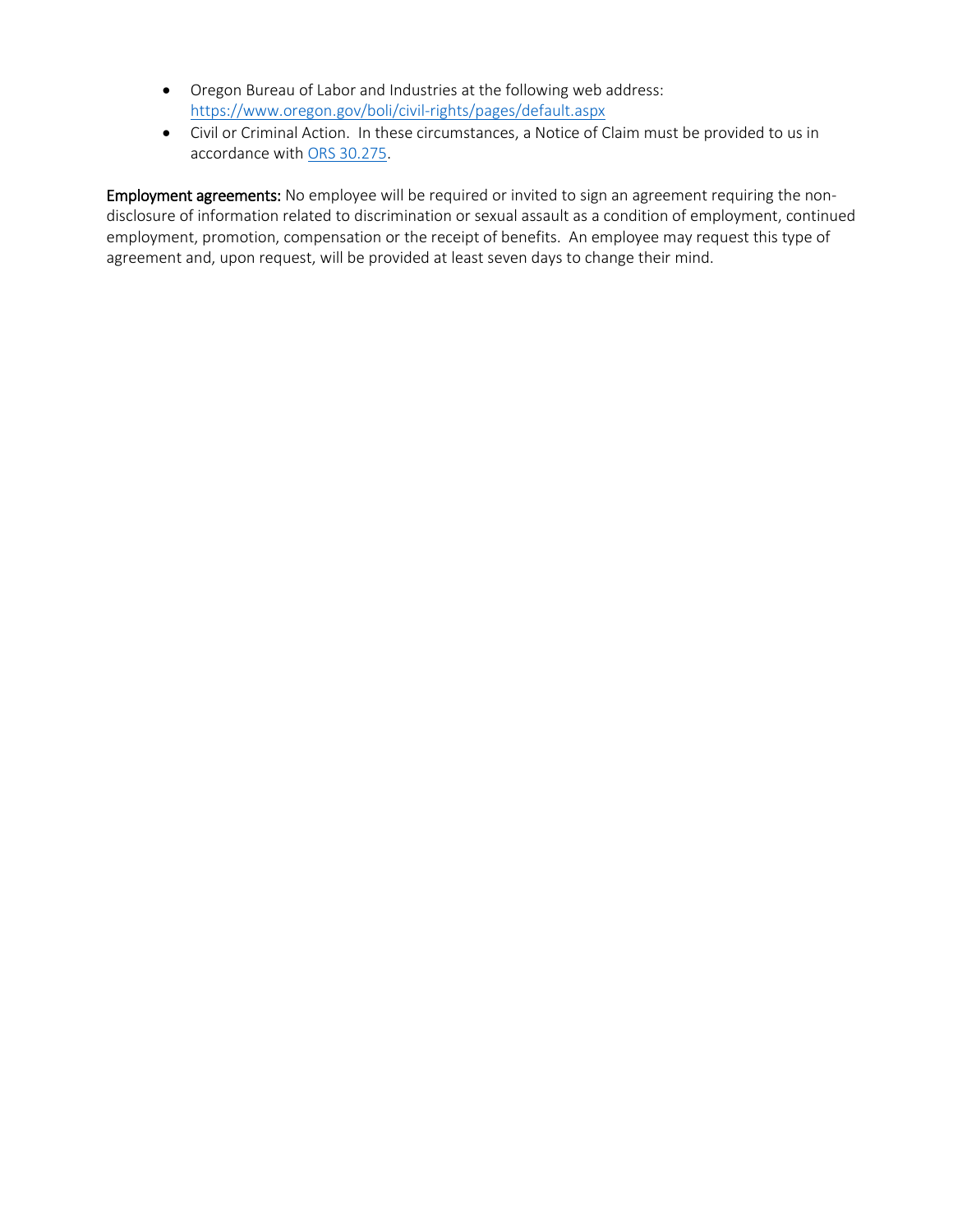## E. Employee Conduct

### 1. Ethics

Sisters Park & Recreation District believes in treating people with respect and adhering to ethical and fair practices in business. Employees are expected to avoid situations that might cause their personal interests to conflict with the interests of the district or to compromise its reputation or its integrity. Employees who violate the ethics policy or who create an equally detrimental impact on the district will be subject to corrective action, depending upon the circumstance, up to and including termination.

## 2. Conflict of Interest

Employees may not solicit, obtain, accept, or retain any personal benefit from any supplier, vendor, patron, or any individual or organization doing or seeking business with SPRD. This means an employee may not maintain an outside business or financial interest or engage in any outside business or financial activity that conflicts with the interests of the district or interferes with their ability to fully perform job responsibilities. For example, if job responsibilities include purchasing, or being in a position to influence purchasing, the employee responsible must have no proprietary or financial interest in any business that furnishes products, materials, or services to the district or in any related transaction. Nor may they benefit directly or indirectly from a third party who furnishes products, materials, or services to the district.

### 3. Misrepresentation/Personal Gain

Employees of the district should always consider how they represent SPRD. Employees should be careful not to misrepresent the district's policies, practices, procedures, prices, or misrepresent their status and authority to enter into agreements. It is strictly prohibited to use the district's name, likeness, facilities, assets, resources, or the authority of the employee's position with the district for personal gain or private interests.

### 4. Gratuities/Gifts

No employee may receive, give, pay, promise, or offer to its customers anything of value, whether cash or any other property, to secure or appear to secure preferential treatment. This includes any form of gratuity to or from employees of the patrons or members of their families.

### 5. Confidentiality

At SPRD employees have access to highly confidential and proprietary information, including information about district plans and patrons. Patrons trust the district with confidential information. Disclosing this information without authorization would have a materially adverse impact on the district's integrity and on relationships with patrons. Employees must not disclose any information pertaining to its patrons.

No district records or information, including, without limitation, documents, files, records, computer files, and similar materials may be removed from the premises without permission from the executive director except in the ordinary course of performing duties on behalf of SPRD. Additionally, the contents of district records or information otherwise obtained regarding business may not be disclosed to anyone except where required for a business purpose. This prohibition also applies to items posted in a blog or website. Employees are subject to appropriate corrective action, up to and including termination, for revealing confidential information.

This provision is not intended to, and should not be interpreted to, prohibit employees from discussing wages and other terms and conditions of employment if they so choose.

### 6. Whistleblower Protections

SPRD encourages any employee with knowledge of an illegal or dishonest district activity to report it to the executive director or their designee. All such issues will be investigated in a timely manner to determine fault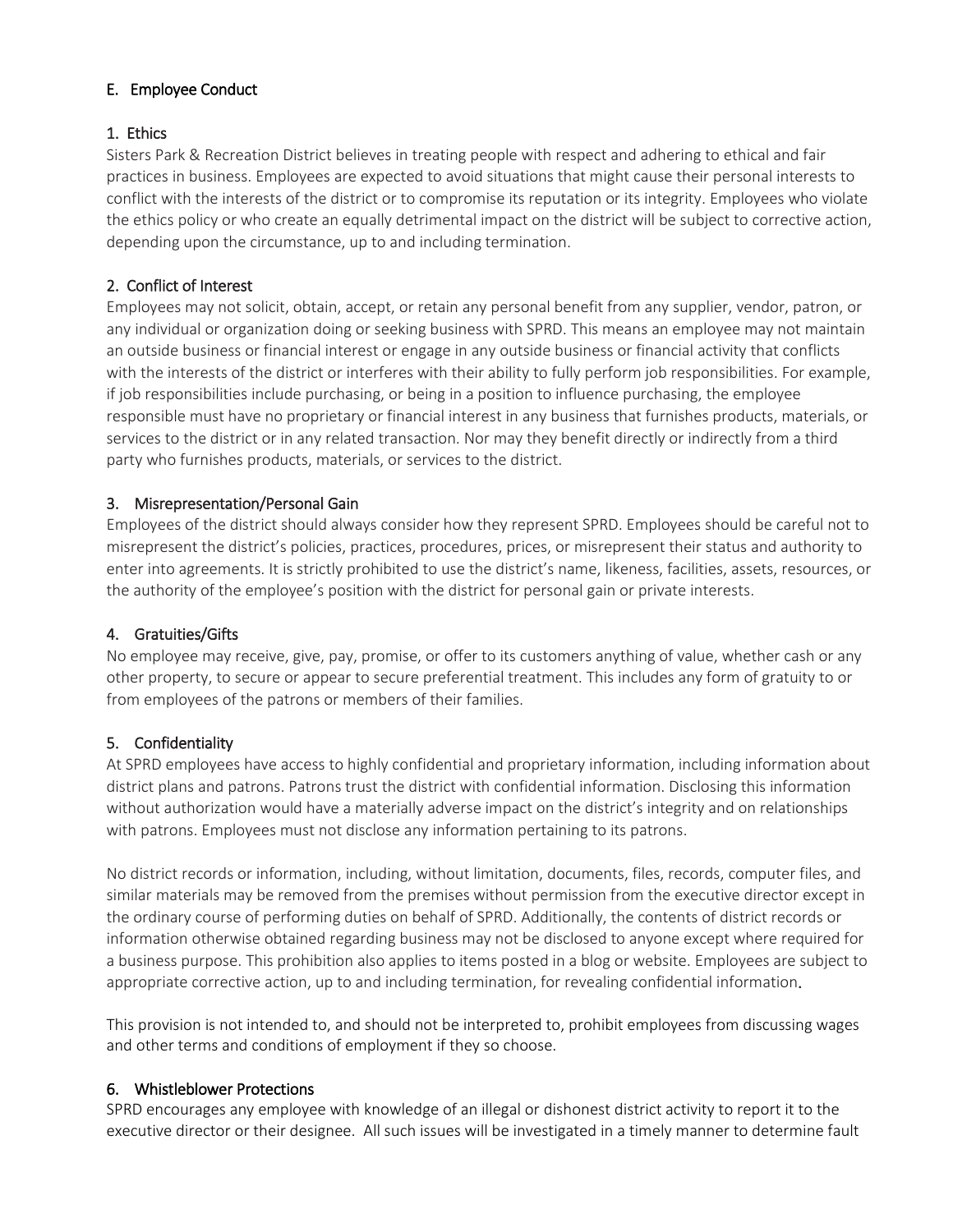and institute any appropriate corrective measures. Examples of illegal or dishonest activities are violations of federal, state, or local laws; billing for services not performed or for goods not delivered; and other fraudulent financial reporting. For any employee wishing more information, further details can be obtained from the executive director or their designee.

If an employee has knowledge of or a concern of illegal or dishonest fraudulent activity, the employee should immediately contact their direct supervisor or the executive director. The employee must exercise sound judgment to avoid baseless allegations. An employee who intentionally files a false report of wrongdoing will be subject to corrective action up to and including termination.

Whistleblower protections are provided to maintain confidentiality and to prevent retaliation. While identity may have to be disclosed to conduct a thorough investigation, to comply with the law, and to provide accused individuals their due course, the privacy of the individual making the report will be protected as much as possible. SPRD will not retaliate against a whistleblower. This includes, but is not limited to, protection from retaliation in the form of an adverse employment action such as termination, compensation decreases, or poor work assignments and threats of physical harm. Any whistleblower who believes they are being retaliated against must contact the executive director or their designee immediately. The right of a whistleblower for protection against retaliation does not include immunity for any personal wrongdoing that is alleged and investigated.

All reports of illegal and dishonest activities will be promptly submitted to the executive director who is responsible for investigating and coordinating corrective action.

### 7. Workplace Bullying

SPRD defines bullying as repeated and targeted inappropriate behavior, either direct or indirect, whether verbal, non-verbal, or physical, conducted by one or more persons against another or others, at the place of work and/or in the course of employment. Such behavior, whether exhibited between co-workers, management and staff, vendor/patron or other outside party, or a member of the public, violates our policy on how others should be treated while at the workplace or engaged in district operations. This policy also applies to off-site behavior exhibited by employees that negatively impacts the work relationship.

Sisters Park & Recreation District expects staff's focus to be on customer service, productivity, and the ability for each employee to flourish.This makes it essential that employees treat each other and those with whom they come into contact, with courtesy, respect, and professionalism. Further, SPRD requires that employees work cooperatively and constructively in resolving issues or problems on the job to foster satisfactory working relationships. In that light, bullying or similar disruptive behavior does nothing positive to enhance work conditions and will not be permitted at the district. While harassment due to a person's protected class is prohibited, so, too, is harassment due to personality clashes or issues.

Bullying may be intentional or unintentional. Where an allegation of bullying is made, the intention of the alleged bully will be considered. However, as in sexual harassment, the effect of the behavior upon the impacted individual is given primary weight. The purpose of this policy is to communicate to all employees, including supervisors and management team that SPRD will not in any instance tolerate bullying behavior. Employees found in violation of this policy will be subject to corrective action, up to and including termination.

When determining whether or not bullying has occurred, SPRD will consider the following examples; however, this is not considered a comprehensive list. Any actions that create the same or similar result will also be considered.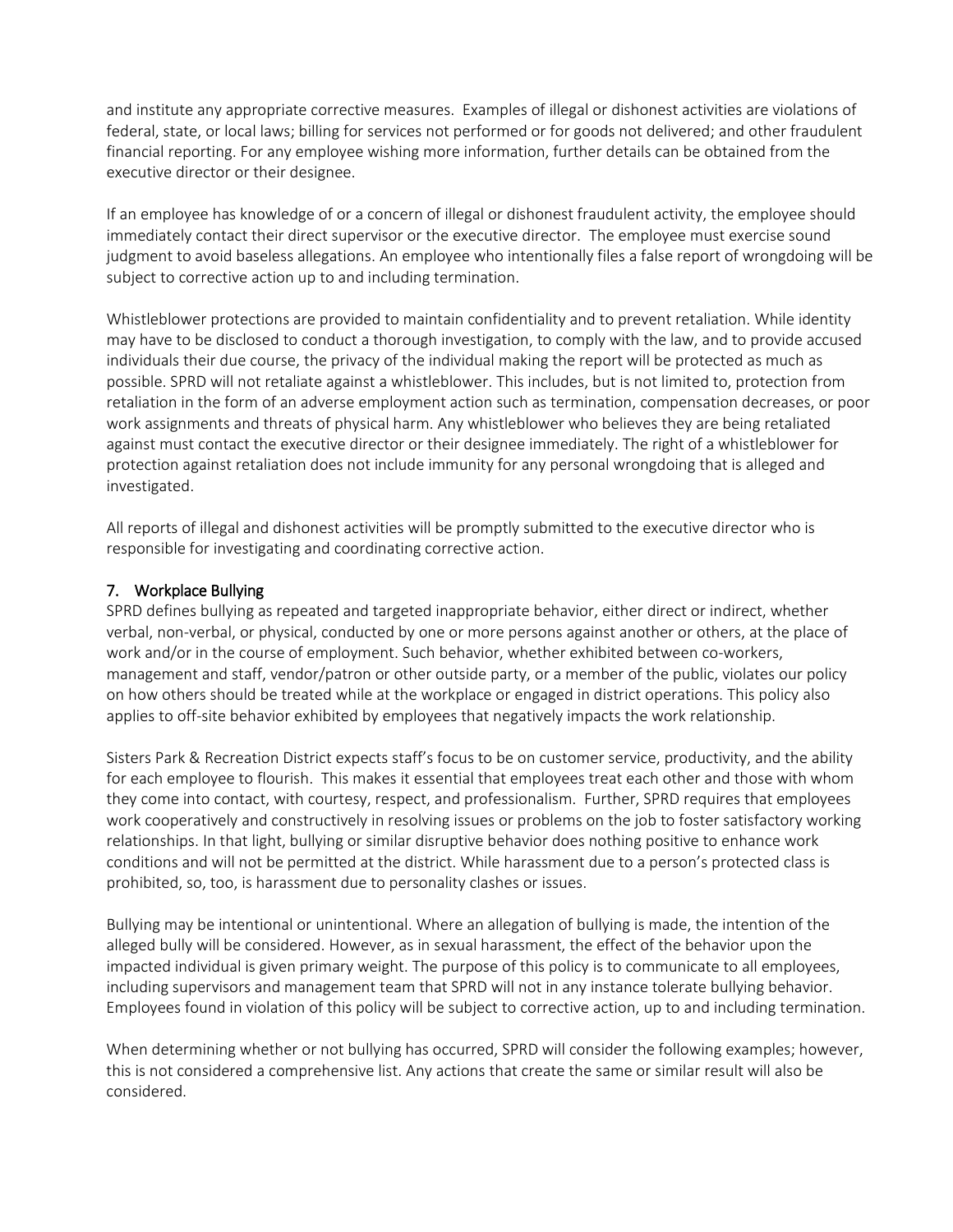Examples of workplace bullying include:

- Slandering, ridiculing or maligning a person;
- Persistent name calling that is hurtful, insulting or humiliating;
- Using a person as a butt of jokes; or abusive and offensive remarks.
- Pushing or shoving or threat of physical assault;
- Causing damage to a person's work area, personal possessions, or property;
- Threatening gestures or glances, which can convey the same message;
- Excluding someone socially in the workplace;
- Making comments on Facebook, texting, misuse of other forms of social media;
- Public humiliation in any form;
- Constant criticism on matters unrelated or minimally related to the person's job performance or description;
- Spreading rumors and gossip regarding individuals;
- Interfering with the ability of someone to do their job duties or consistently assigning menial tasks not central to the job; and
- Taking credit for another person's ideas.

#### 8. Dispute Resolution Process

The goal of SPRD's dispute resolution process is to resolve any disputes at the lowest level possible directly with the relevant/appropriate parties. This includes the following steps:

- Talk directly with the individual with whom there is a dispute.
- If it remains unresolved, bring the matter to a direct supervisor who may choose to mediate a conversation between the parties or take other corrective action.
- If an employee continues to be dissatisfied with the resolution, they may bring it to the executive for review and settlement. The decision of the executive director will be final.

If the dispute is between a staff member and the executive director, the following steps should be followed:

- Talk directly with the executive director regarding the concern.
- If the dispute remains unresolved, the staff member may bring concern to the board of directors for review.
- The board will review and determine the appropriate path forward in a timely manner. The decision of the board is final.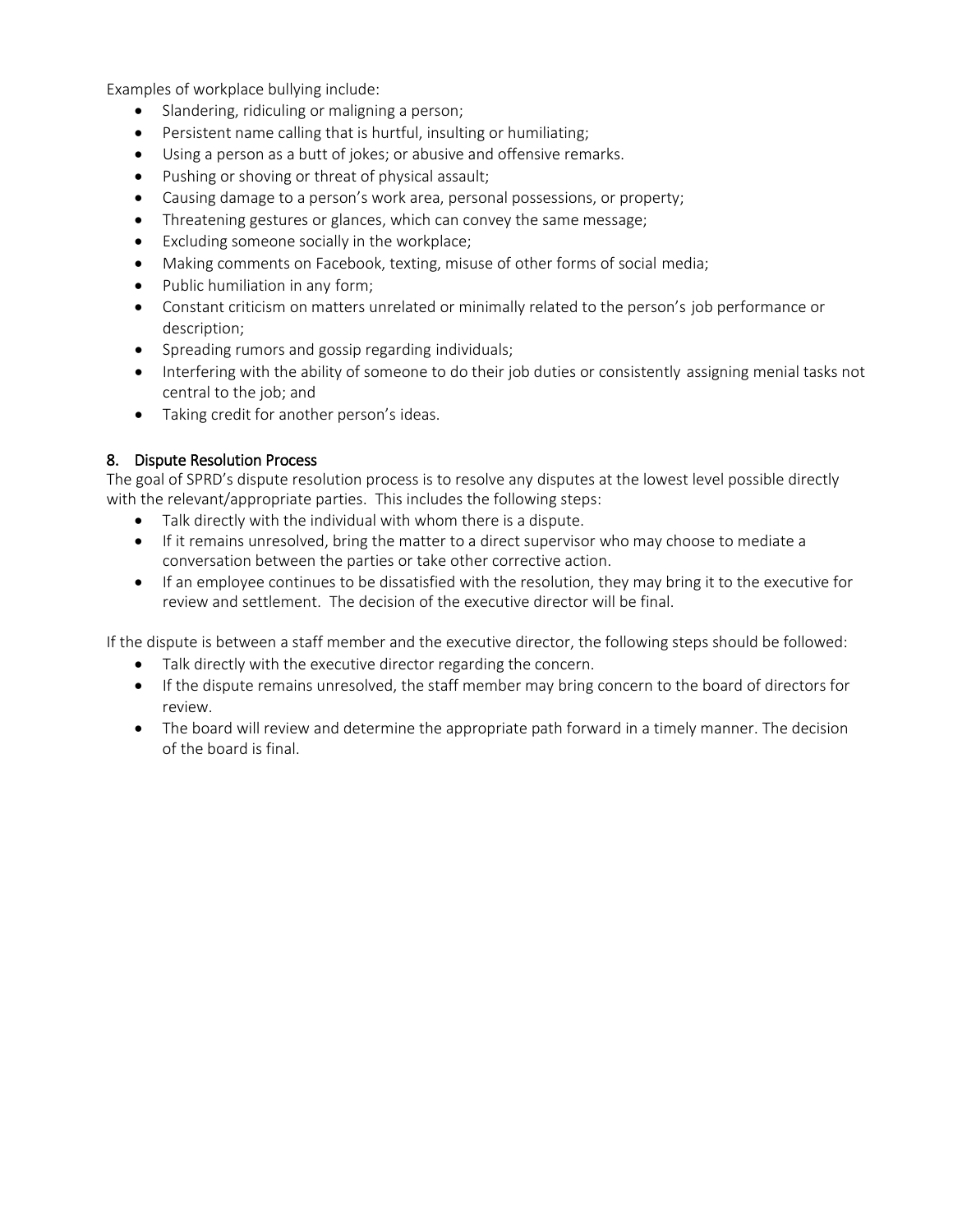#### F. Workplace Safety

#### 1. Drug-Free and Alcohol-Free Workplace

It is the policy of SPRD to maintain a drug- and alcohol-free work environment that is safe and productive for employees and others having business with the district.

The unlawful use, possession, purchase, sale, distribution, or being under the influence of any illegal drug and/or the misuse of legal drugs while on district or other working premises or while performing services for the district is strictly prohibited. SPRD also prohibits reporting to work or performing services under the influence of alcohol or consuming alcohol while on duty or during work hours.

Marijuana is considered a "controlled substance" under applicable federal regulations. Therefore, marijuana is an illegal drug for purposes of this drug-free workplace policy, even if it has been prescribed by a physician and even though Oregon has authorized the use and sale of recreational and/or medical marijuana.

To ensure compliance with this policy, substance abuse screening may be conducted in the following situations:

Pre-employment: As required by the district for all prospective employees who receive a conditional offer of employment for identified safety sensitive positions<sup>[1](#page-21-0)</sup>.

For Cause: Upon reasonable suspicion that the employee is under the influence of alcohol or drugs that could affect or has adversely affected the employee's job performance.

Compliance with this policy is a condition of employment. Employees who test positive or who refuse to submit to substance abuse screening will be subject to termination. Notwithstanding any provision herein, this policy will be enforced at all times in accordance with applicable state and local law.

Any employee violating this policy is subject to corrective action, up to and including termination, for the first offense.

#### 2. Smoke-Free Workplace

 $\overline{a}$ 

Smoking is not allowed in district buildings or work areas at any time. Smoking includes the use of any tobacco products (including chewing tobacco), electronic smoking devices, and e-cigarettes.

#### 3. Workplace Violence Prevention

SPRD is committed to providing a safe, violence-free workplace for its employees. The district strictly prohibits employees from engaging in any physical confrontation with a violent or potentially violent individual or from behaving in a threatening or violent manner. Threats, threatening language, or any other acts of aggression or violence made toward or by any employee will not be tolerated. A threat may include any verbal or physical harassment or abuse, attempts to intimidate others, menacing gestures, stalking, or any other hostile, aggressive, and/or destructive actions taken for the purposes of intimidation. This policy covers any violent or potentially violent behavior that occurs in the workplace or at district-sponsored functions.

All SPRD employees bear the responsibility of keeping a work environment free from violence or potential violence. Any employee who witnesses or is the recipient of violent behavior must promptly inform their supervisor or the executive director. All threats will be promptly investigated. No employee will be subject to retaliation, intimidation, or corrective action as a result of reporting a threat in good faith under this guideline.

<span id="page-21-0"></span><sup>&</sup>lt;sup>1</sup> Safety Sensitive Position - a position where the employee holding this position has the responsibility for his/her own safety or other people's safety. It would be particularly dangerous if such an employee is using drugs or alcohol while on job. An employee has to be with clear mind and diligent while occupying such positions.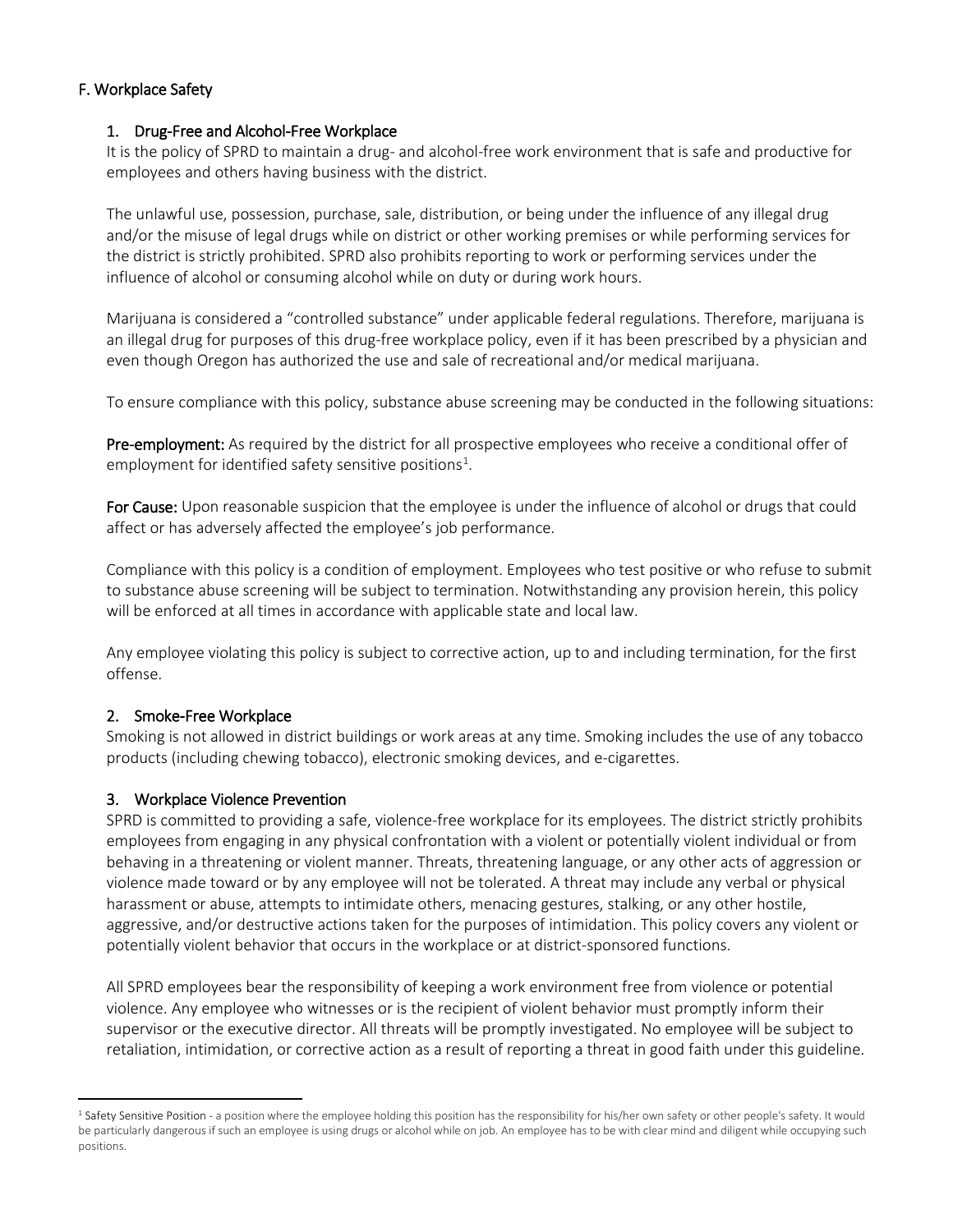All acts will be investigated, and the appropriate action will be taken. Any such act or threatening behavior may result in disciplinary action up to and including termination. Any individual engaging in violence against the district, its employees, or its property will be prosecuted to the full extent of the law.

SPRD prohibits the possession of weapons on its property at all times, including the parking lot or district vehicles. Additionally, while on duty, employees may not carry a weapon of any type. Weapons include, but are not limited to, handguns, rifles, automatic weapons, and knives that can be used as weapons (excluding pocketknives, utility knives, and other instruments that are used to open packages, cut string, and for other miscellaneous tasks), martial arts paraphernalia, stun guns, and tear gas. Any employee violating this policy is subject to corrective action up to and including dismissal for the first offense.

The district reserves the right to inspect all belongings of employees on its premises, including packages, briefcases, purses and handbags, gym bags, and personal vehicles on district property.

In addition, SPRD may inspect the contents of lockers, storage areas, file cabinets, desks, and work stations at any time and may remove all SPRD's property and other items that are in violation of SPRD rules and policies.

## 4. Employee Safety

SPRD is committed to providing employees with a safe work environment. To accomplish this goal, both management and employees must make diligent efforts to promote safety.

The district develops and implements safety rules and regulations through our managers and supervisors. This process is ongoing and requires periodic safety audits. Safety audits are undertaken to determine the necessity and feasibility of providing devices or safeguards to make the workplace safe. The district will also educate employees about workplace hazards and the proper and safe methods to use in performing job tasks.

Employees are expected to give full skills and attention to the performance of duties, using the highest standard of care and good judgment. Employees are also expected to always follow safety rules and regulations, including using appropriate protective clothing, shoes, and equipment, attending all training sessions related to job description, and following directions of warning signs, signals, and/or supervisory personnel.

All job-related injuries or illnesses are to be reported to the employee's direct supervisor immediately, regardless of severity. In the case of serious injury, the reporting obligation will be deferred until circumstances reasonably permit a report to be made. Failure to report an injury or illness may preclude or delay the payment of any benefits and could subject SPRD to fines and penalties.

Safety rules and regulations will be issued or modified from time to time and will be effective immediately upon communication. Rules and regulations will be distributed to employee's and posted on the employee bulletin board.

The following steps must be followed if an injury occurs at work:

- Take remedial first aid actions;
- Report the injury as soon as possible to direct supervisor;
- Seek emergency care if necessary;
- Fill out employee accident form;
- Provide direct supervisor with a medical release from a doctor before returning to work; and
- Review the incident with the direct supervisor.

### 5. Early Return to Work Program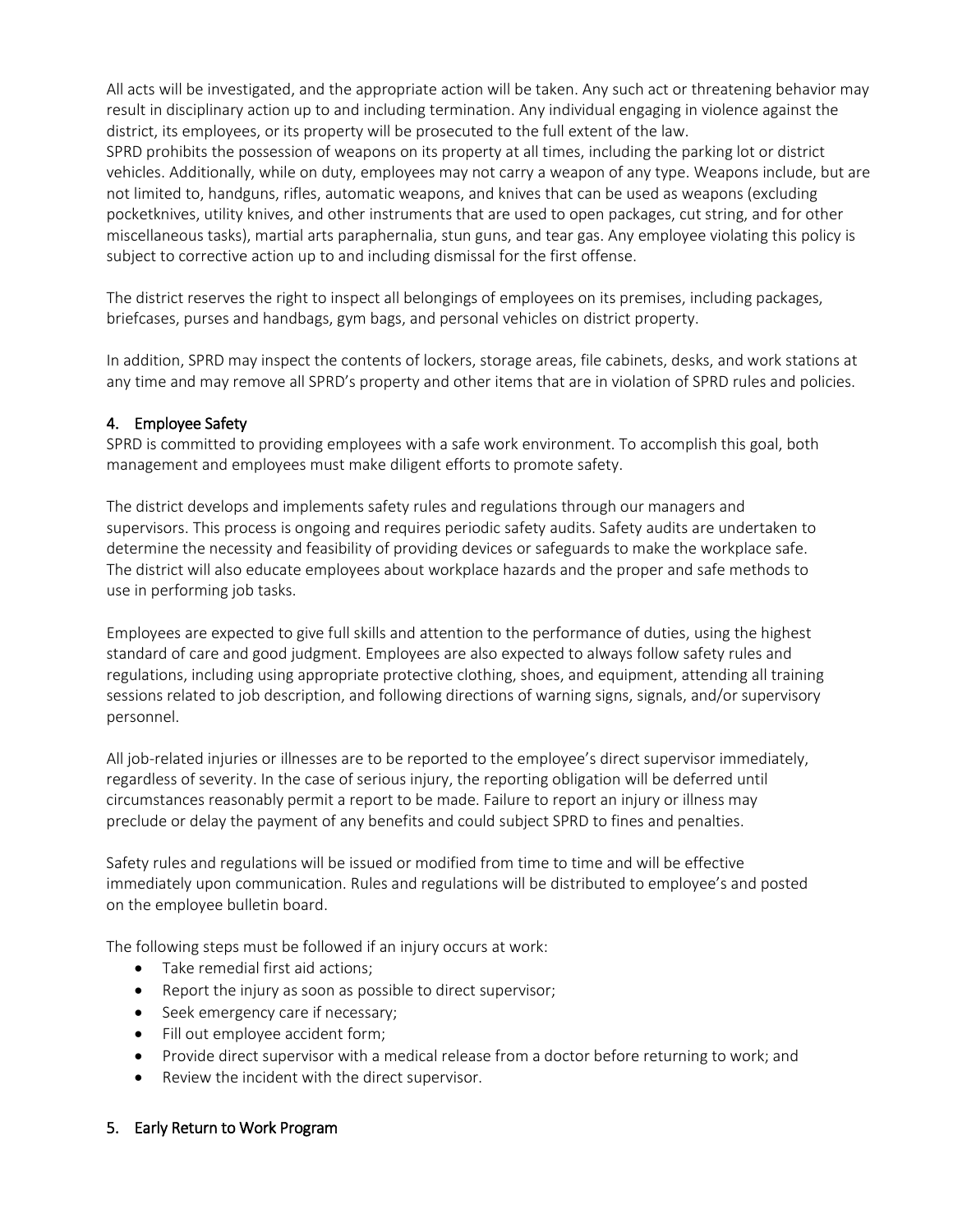The district's return-to-work program provides guidelines for staff to return to work as early as possible after an on-the-job-injury. The program is not intended to be a substitute for reasonable accommodation when an injured employee also qualifies as an individual with a disability.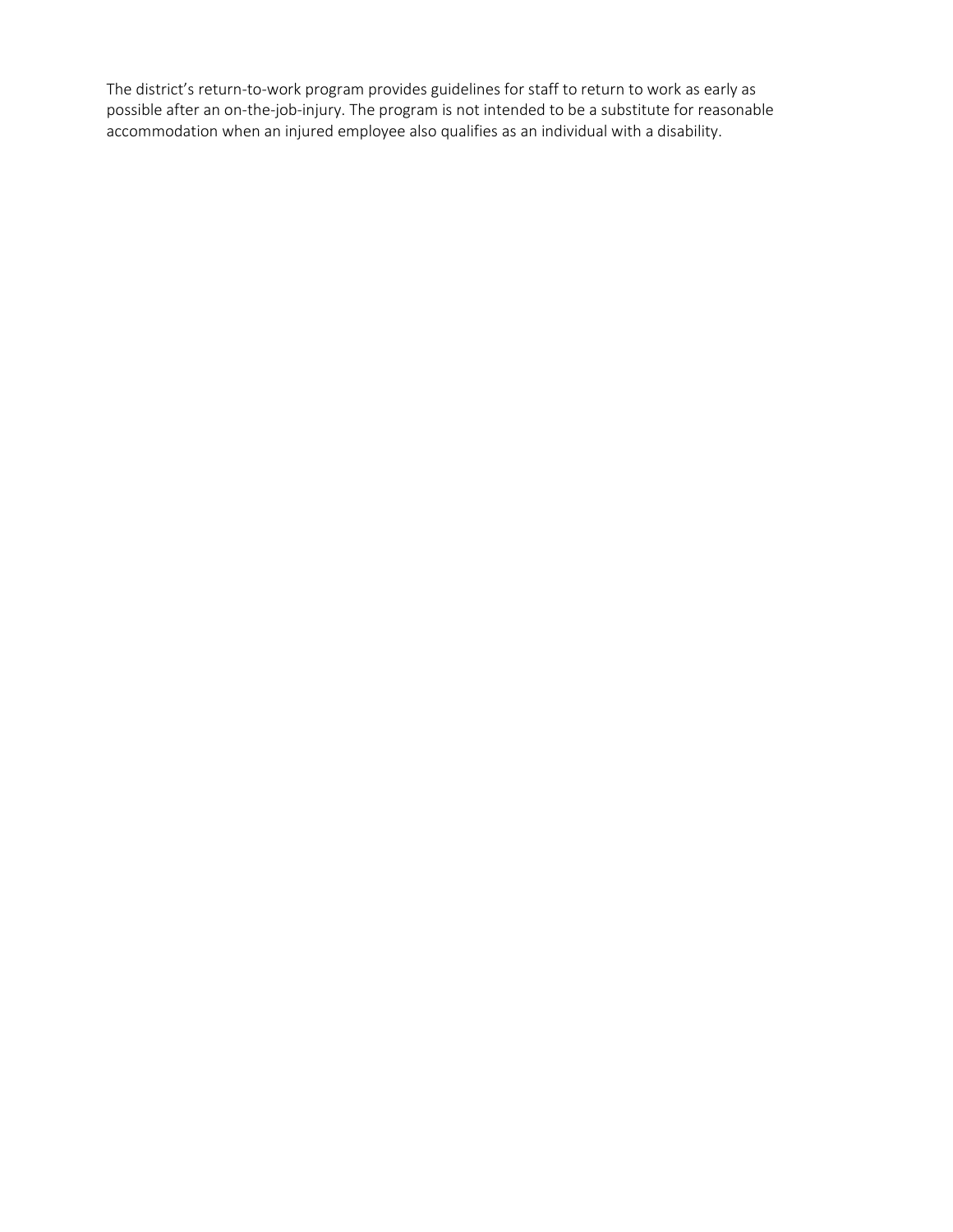The return-to-work program consists of a team effort by supervisors, injured employees and their treating physicians, management, and our workers' compensation insurance carrier. All team members will take an active role in returning injured employees to productive work.

Through this team effort, the district hopes to help employees recover and return to full employment as soon as their medical condition permits.

If an employee is injured on the job and their doctor determines that they are able to perform modified work, the district will attempt to provide such a job until the employee is able to resume their regular duties, except where provided as an accommodation for a disability. All modified work is temporary and may be offered at any location or on any shift. If an employee is offered a modified position that has been medically approved, failure to report at the designated time and place may affect time loss compensation.

### 6. Emergency Closures

Emergencies such as inclement weather, fires, power failure and pandemics can disrupt the operations of the district. In some cases, these circumstances may require a closure of programs or the entire district.

Program and district closures are decided by the executive director. Programs that operate during the school year will normally follow the decision of Sisters School District. Office staff are expected to report to work, as normal, in the event of program closures. If office staff are not able to report to work, they must follow the time off procedure.

In the event that the entire district is closed, the executive director or their designee will notify staff. If the decision to close the district is made prior to the start of the workday, non-exempt/full-time employees will not be paid unless they choose to use accrued vacation time. Non-exempt/part-time who have reported to work before the decision was made will be paid for time worked or a minimum of two hours, whichever is greater. Exempt employees will be paid for all absences related to emergency closures.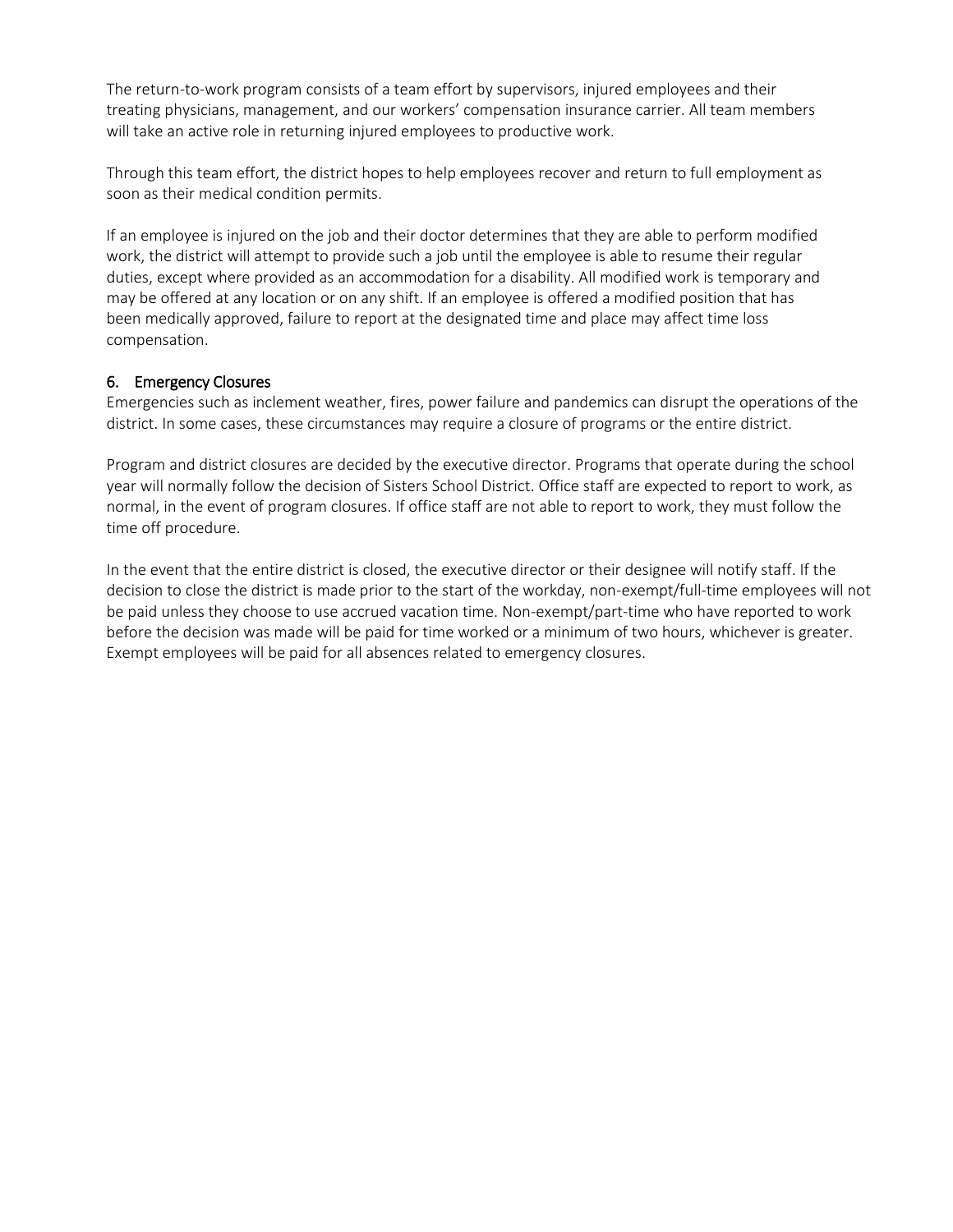### G. Workplace Guidelines

## 1. Attendance

All employees are expected to arrive on time, ready to work, every day they are scheduled to work. If unable to arrive at work on time, or if an employee will be absent for an entire day, the employee must contact the supervisor as soon as possible. Leaving a voicemail, text message or e-mail messages are not acceptable except in certain emergency circumstances. Excessive absenteeism or tardiness will result in corrective action up to and including termination. Failure to show up or call in for a scheduled shift without prior approval may result in termination.

If an employee fails to report to work or call in to inform the supervisor of the absence for three consecutive days or more, the employee will be considered to have voluntarily resigned employment.

## 2. Outside Employment

If an employee is concurrently employed elsewhere, the employee must ensure that it does not interfere with their job performance and work schedule with the district. Holding an additional job will not be considered an excuse for poor job performance, absenteeism, tardiness, leaving early, and refusal to travel.

## 3. Social and Volunteer Recreational Activities

Participation in off-duty social or recreational activities such as district picnics and holiday parties is entirely voluntary. Participation or nonparticipation will not affect employees' wages, hours, working conditions, or present or future employment opportunities.

## 4. Media Inquiries

All inquiries from the media must be referred to the executive director.

## 5. Standards of Dress

The district values a positive reputation as a professional provider of park and recreation services. Therefore, all employees are expected to project a professional image when at work and when working with the public. Employees are expected to exercise discretion in appearance, dress and demeanor by adhering to the standards of dress policy.

a. Purpose of this policy: To clearly identify employees as SPRD staff. To contribute to recreation patrons' sense of safety and security through the provision of an "official presence" throughout SPRD's programs and facilities.

### b. General standard of dress policy:

- Employees are responsible for wearing clothing that is clean, presentable and appropriate for the work being performed. Staff should dress in a manner that represents a professional image.
- Appropriate dress, neatness, cleanliness and good grooming are required.
- It is expected that all employees maintain good hygiene including free of all odors including but not limited to body odor, perfume, cologne and tobacco odor.
- Clothing and shoes must be clean and in good repair.
- Clothing that represents a safety hazard for the employee or their co-workers may not be worn.
- Body piercings that disrupt or impact the ability of an employee to perform job duties need to be removed.
- Tattoos that are inappropriate and/or in conflict with the district's values must be covered up.
- SPRD logo wear should have no unapproved alterations including tye-dying.
- Discretion should be used when wearing logo items and name tags during non-working hours. Employees should not wear them in an environment that would create a negative image of SPRD (i.e. a bar).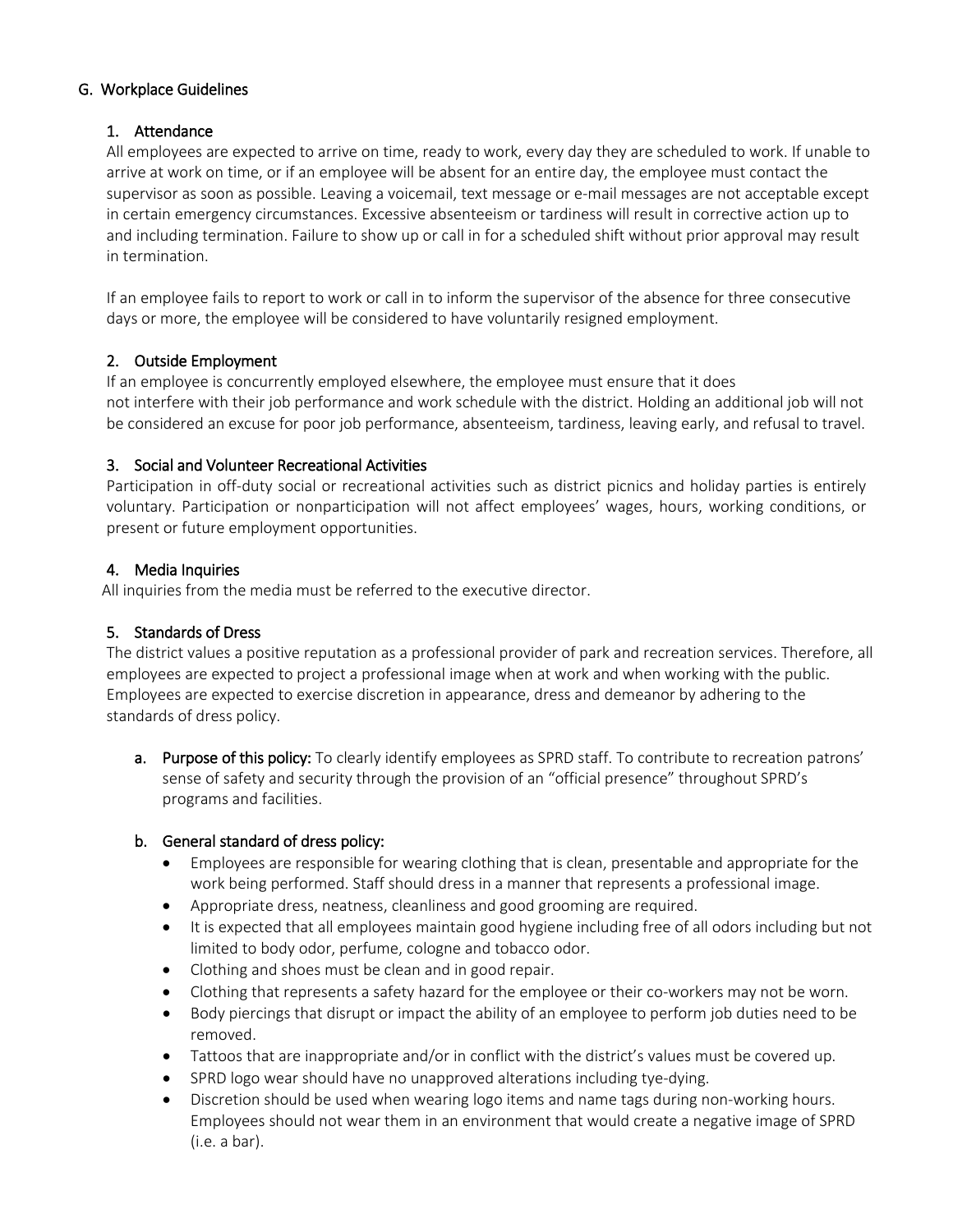• Staff working within school district facilities must also comply with their facility's dress code, which may include restrictions on baseball caps, etc. If in doubt of school's requirements, please speak with the principal.

## c. Consequences:

Staff who violate the standards of dress policy will be sent home by their direct supervisor to change into appropriate attire. If available, an appropriate staff shirt will be provided for use that day. If this occurs frequently, the employee may be subject to further disciplinary actions.

| <b>Examples of Attire</b>                                                                                                                                                                                                                                                                                                                                                                                                                       |                                                                                                                                                                                                                                                                                                                                                                                                                                                                                            |  |
|-------------------------------------------------------------------------------------------------------------------------------------------------------------------------------------------------------------------------------------------------------------------------------------------------------------------------------------------------------------------------------------------------------------------------------------------------|--------------------------------------------------------------------------------------------------------------------------------------------------------------------------------------------------------------------------------------------------------------------------------------------------------------------------------------------------------------------------------------------------------------------------------------------------------------------------------------------|--|
| APPROPRIATE                                                                                                                                                                                                                                                                                                                                                                                                                                     | <b>INAPPROPRIATE</b>                                                                                                                                                                                                                                                                                                                                                                                                                                                                       |  |
| Khaki-style pants, cords and slacks.<br>Jeans in good condition (no rips or holes)<br>Capri pants<br>Shorts or skirts mid-thigh or longer<br>Blouses, turtlenecks, sweaters,<br>T- shirts, collared shirts<br>Sleeveless blouses /polos<br>Swimming: one-piece suits and/or swim<br>trunks<br>SPRD logo wear<br>Dress shoes, casual shoes, sandals with heel<br>strap, athletic shoes<br>Leggings with a mid-thigh skirt or shorts<br>over them | Pants that reveal undergarments<br>Pajama, yoga, or sweatpants<br>Athletic clothing (including athletic style<br>shorts, T-shirts and sweatshirts) unless<br>teaching a sport or fitness activity that<br>day.<br>Tank tops<br>Hats- approved for outside only<br>Any shoe which would inhibit<br>participation or be unsafe for duties<br>assigned<br>Any item that has a logo, wording or<br>picture on it that is inappropriate or in<br>conflict with district values (i.e. beer logo) |  |

## 6. Social Media Use

SPRD encourages employees to share information with co-workers and with those outside the district for the purposes of gathering information, generating new ideas, and learning from the work of others. Social media provides inexpensive, informal, and timely ways to participate in an exchange of ideas and information. However, information posted on a website is available to the public and, therefore, the district has established the following guidelines for employee participation in social media.

As used in this policy, "social media" refers to blogs, forums, and social networking sites, such as Twitter, Facebook, LinkedIn, YouTube, Instagram, and SnapChat, among others.

- a. Off-duty use of social media: Employees may maintain personal websites or weblogs on their own time using their own facilities. Employees must ensure that social media activity does not interfere with their work. In general, the district considers social media activities to be personal endeavors, and employees may use them to express their thoughts or promote their ideas.
- b. On-duty use of social media: Employees may engage in social media activity during work time provided it is directly related to their work, approved by their supervisor, and does not identify or reference district patrons, or vendors without express permission. The district may monitor employee use of district computers and the internet, including employee blogging and social networking activity.
- c. Respect: Demonstrate respect for the dignity of the district, its owners, its customers, its vendors, and its employees. A social media site is a public place, and employees should avoid inappropriate comments. For example, employees should not divulge SPRD confidential information such as finances, patron lists, or information restricted from disclosure by law on social media sites. Similarly, employees should not engage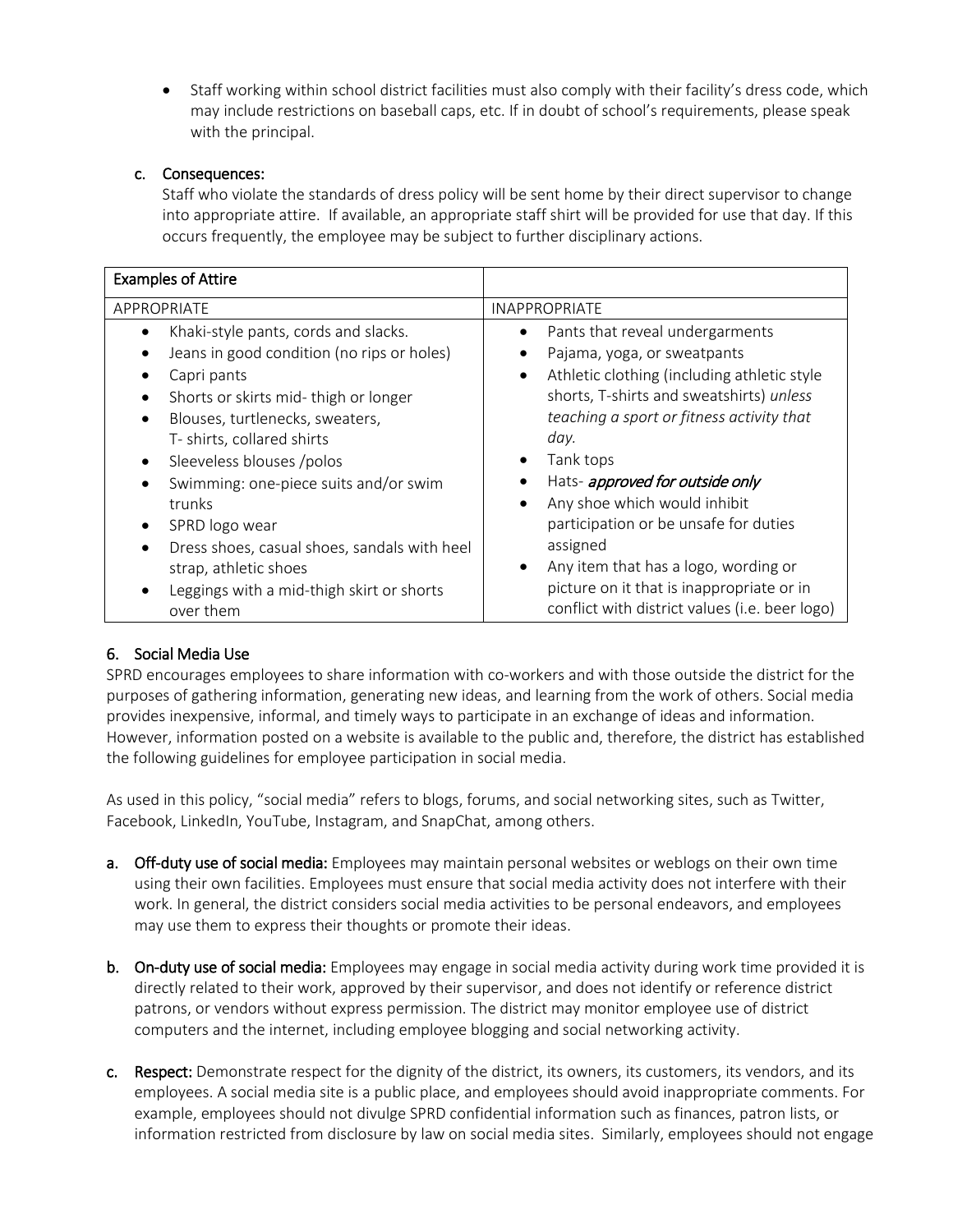in harassing or discriminatory behavior that targets other employees or individuals because of their protected class status or make defamatory comments. Even if a message is posted anonymously, it may be possible to trace it back to the sender.

- d. Post disclaimers: If an employee identifies themself as a district employee or discusses matters related to the district on a social media site, the site must include a disclaimer on the front page stating that it does not express the views of the district and that the employee is expressing only his or her personal views. For example: "The views expressed on this website/weblog are mine alone and do not necessarily reflect the views of my employer." Place the disclaimer in a prominent position and repeat it for each posting expressing an opinion related to the district or the district's business. Employees must keep in mind that if they post information on a social media site that is in violation of district policy and/or federal, state, or local law, the disclaimer will not shield them from disciplinary action.
- e. Confidentiality: Do not identify or reference district patrons or vendors without express permission. Employees may write about their jobs in general but may not disclose any confidential or proprietary information. When in doubt, ask before publishing.
- f. New ideas: Please remember that new ideas related to work or the district's business belong to the district. Do not post them on a social media site without the district's permission.
- g. Trademarks and copyrights: Do not use the district's or others' trademarks on a social media site or reproduce the district's or others' material without first obtaining permission.
- h. Corrective action: Violations of this policy may result in corrective action up to and including immediate termination of employment.

Nothing in this policy is meant to, nor should it be interpreted to, in any way limit the employee's rights under any applicable federal, state, or local laws, including rights under the National Labor Relations Act to engage in protected concerted activities with other employees to improve or discuss terms and conditions of employment, such as wages, working conditions, and benefits.

### 7. Solicitation

Employees should be able to work in an environment that is free from unnecessary annoyances and interference with their work. In order to protect SPRD's employees and visitors, solicitation by employees is strictly prohibited while either the employee being solicited or the employee doing the soliciting is on "working time." "Working time" is defined as time during which an employee is not at a meal, on break, or on the premises immediately before or after their shift.

Employees are also prohibited from distributing written materials, handbills, or any other type of literature on working time and, at all times, in "working areas," which includes all office areas. "Working areas" do not include break rooms, parking lots, or common areas shared by employees during nonworking time. Nonemployees may not trespass or solicit or distribute materials anywhere on property managed by the district at any time.

#### 8. Computers, Internet, Email, and Other Resources

The district provides a wide variety of communication tools and resources to employees for use in running dayto-day business activities. Whether it is the telephone, voicemail, fax, scanner, internet, e-mail, text messaging, or any other district-provided technology, use should be reserved for business-related matters during working hours. All communication using these tools should be handled in a professional and respectful manner.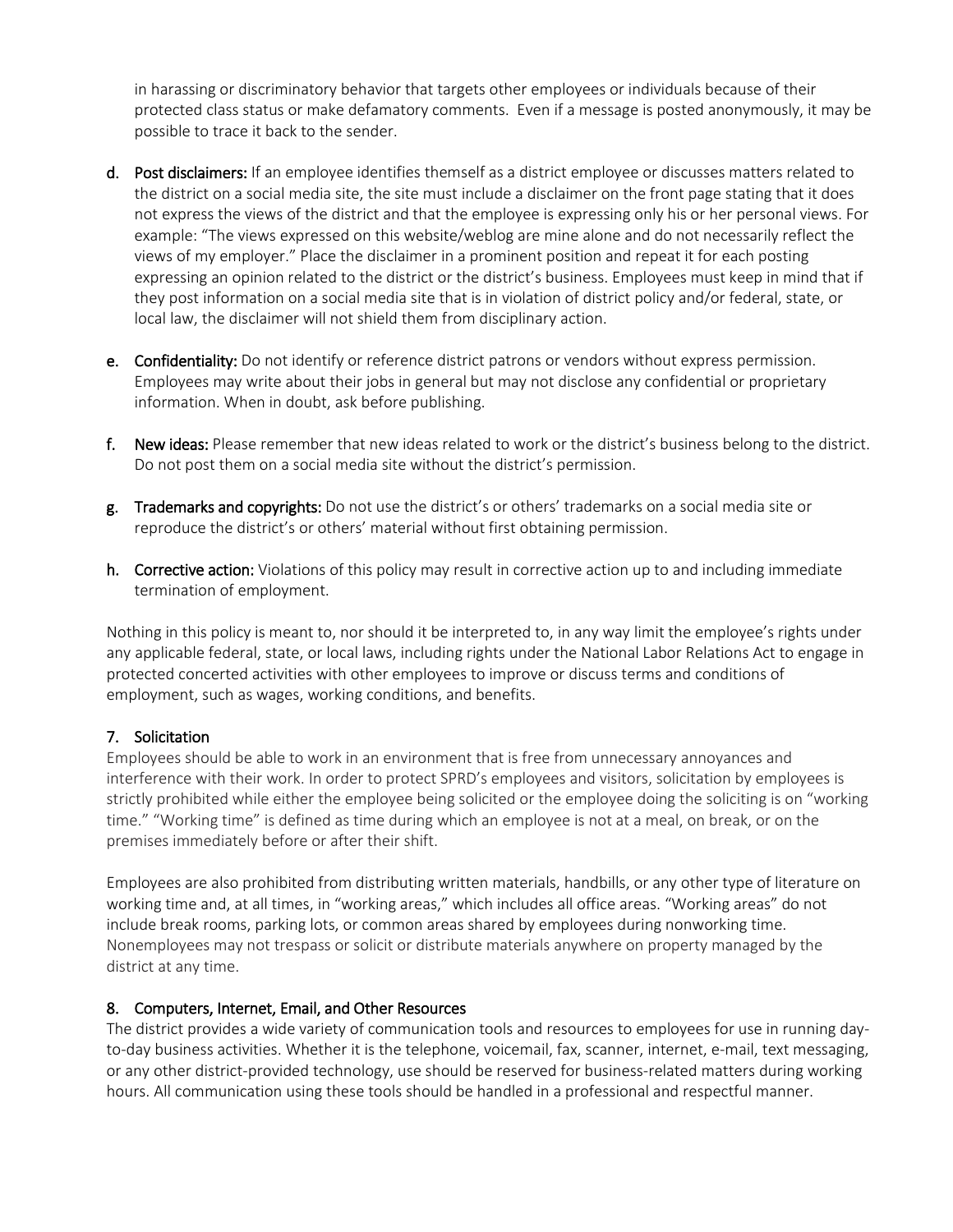Employees should not have any expectation of privacy in their use of district computer, phone, or other communication tools. All communications made using district-provided equipment or services including email and internet activity, are subject to inspection by the district. Employees should keep in mind that even if they delete an email, voicemail or other communication, a copy may be archived on the district's systems.

Employee use of district-provided communication systems, including personal e-mail and internet use, that are not job-related have the potential to drain, rather than enhance, productivity and system performance. Staff should also be aware that information transmitted through e-email and the internet is not completely secure or may contain viruses or malware, and information transmitted and received could damage the district's systems as well as the reputation and/or competitiveness of the district. To protect against possible problems, delete any e-mail messages prior to opening that are received from unknown senders and advertisers. It also is against district policy to turn off antivirus protection software or make unauthorized changes to system configurations installed on district computers. Violations of this policy may result in termination for a first offense.

The district encourages employees to use e-mail to communicate with fellow employees, suppliers, customers, or potential customers regarding district business. Internal and external e-mails are considered district records and may be subject to federal and state recordkeeping requirements as well as to discovery in the event of litigation. Be aware of this possibility when sending e-mails within and outside the district.

All use of district-provided communications systems, including e-mail and internet use, should conform to district guidelines/policies, including but not limited to the equal opportunity, harassment, confidential information, and conflicts of interest. For example, employees should not engage in harassing or discriminatory behavior that targets other employees or individuals because of their protected class status or make defamatory comments. Similarly, employees should not divulge confidential information such as patron lists, or information restricted from disclosure by law on social media sites.

E-mail, telephone and voice mail, and internet communication equipment are provided for district business purposes and are critical to the district's success. An employee's communications may be accessed without prior notice by executive director to ensure compliance with this guideline. The electronic communication systems are not secure and may allow inadvertent disclosure, accidental transmission to third parties, etc. Sensitive information should not be sent via unsecured electronic means.

Office telephones are for business purposes. While the district recognizes that some personal calls are necessary, these should be kept as brief as possible and to a minimum. Personal use of the district's cell phones, long-distance account, or toll-free numbers is strictly prohibited. Abuse of these privileges is subject to corrective action up to and including termination.

The district reserves the right to monitor customer calls to ensure employees abide by district quality guidelines and provide appropriate levels of customer service. Should the subject matter of any telephone conversation become personal while monitoring is taking place, monitoring of the call will immediately be discontinued.

Nothing in this policy is designed to interfere with, restrain, or prevent employee communications regarding wages, hours, or other terms and conditions of employment as protected under the National Labor Relations Act. Employees have the right to engage in or refrain from such activities.

#### 9. Performance Management and Review

To establish a meaningful performance evaluation system upon which SPRD can continuously monitor the effectiveness of the district and its operations, all employees will receive regularly scheduled formal performance evaluations (at least annually).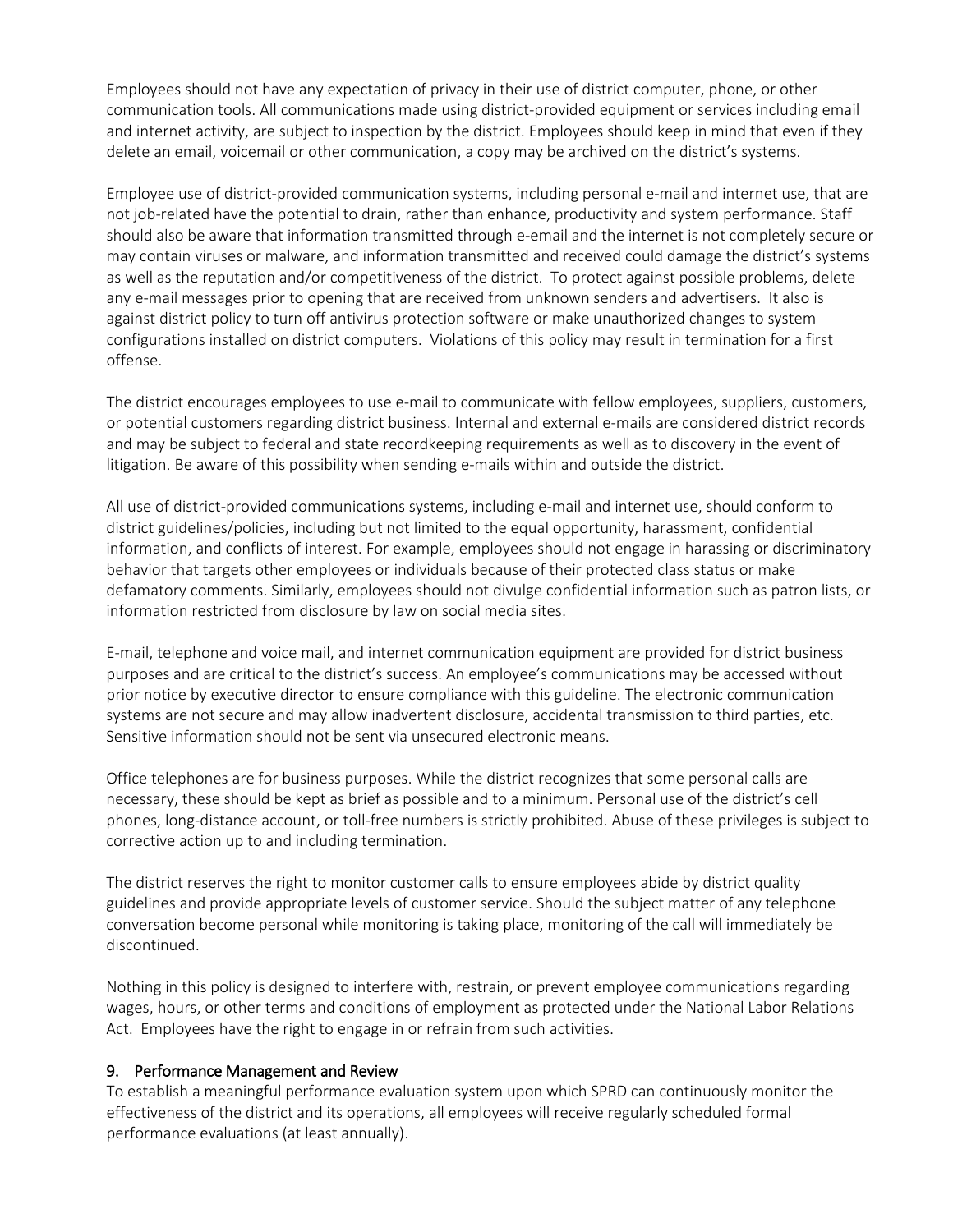The objectives of the district's performance management and formal appraisal process are to:

- Ensure that each employee knows how they are performing against established performance standards;
- Determine how well the district is doing in assisting with work performance and objectives;
- Ensure communication and two-way feedback;
- Provide a consistent, objective, and fair method of making compensation decisions;
- Provide a tool for career planning; and,
- Provide a permanent record of employee performance and district contributions.

Supervisory personnel are accountable for providing employee development actions designed to improve and enhance employee performance such as:

- Reasonable employee training;
- Assigning, directing, controlling, and reviewing employee work;
- Assisting employees in correcting deficiencies; and
- Objectively evaluating employee performance during the evaluation period.

The district's performance appraisal program is intended to be participatory and equally involves both the employee's input and the supervisors. This allows the employee to contribute to the growth and improvement of the district. Employees are encouraged to:

- Inquire about performance periodically;
- Accept additional responsibilities and show initiative;
- Review opportunities for advancement within the district;
- Ask for assistance in developing a goal-oriented path for advancement within the department or district; and
- Learn about training available to assist them in improving skills or qualifying for a promotion or lateral transfer.

Performance evaluations serve as one factor in decisions related to employment such as training, merit pay increases, job assignments, employee development, promotions, and retention.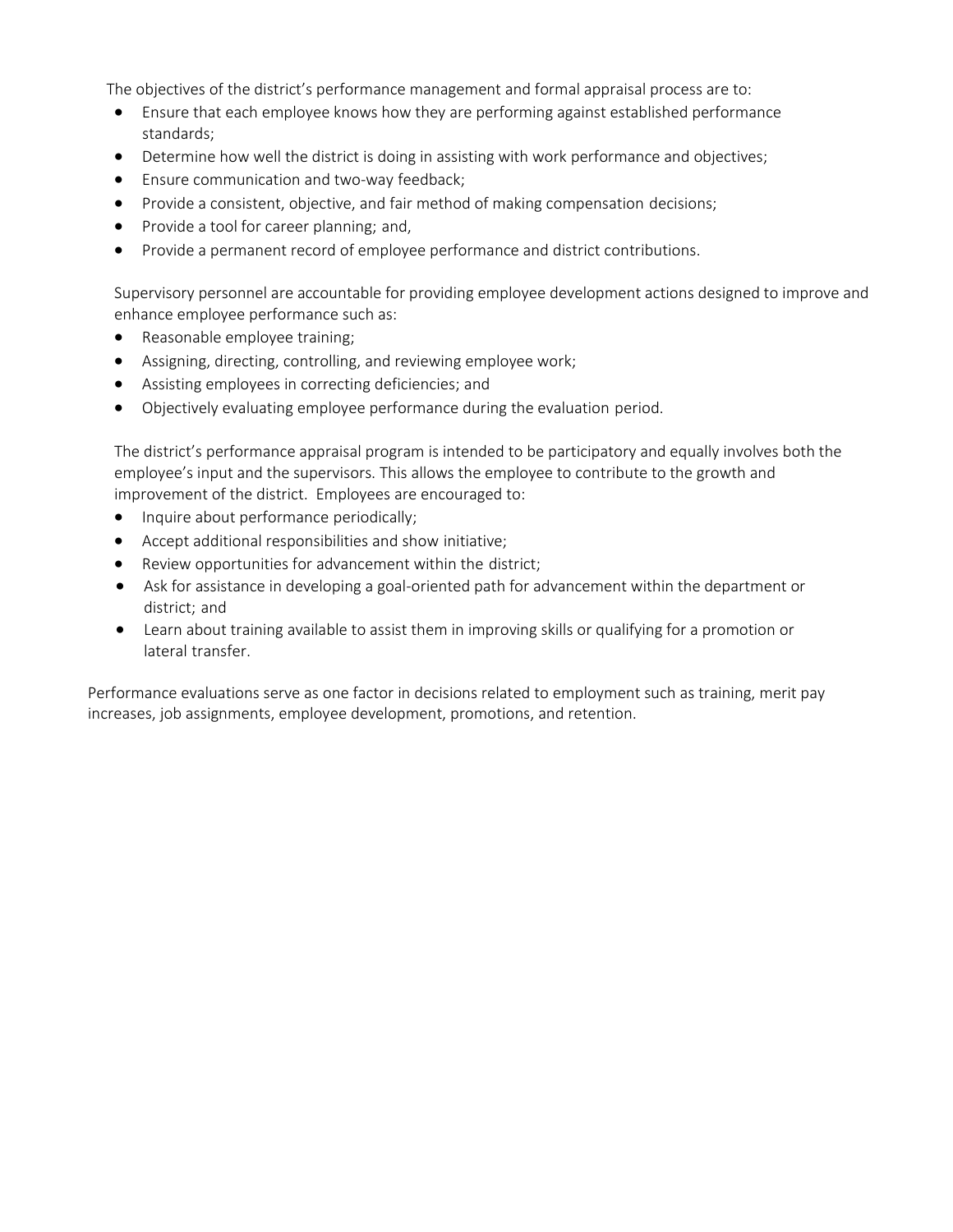#### H. Corrective Action

SPRD expects employees to comply with SPRD's standards of behavior and performance and to correct any noncompliance with these standards.

Under normal circumstances, SPRD endorses a policy of progressive corrective action in which it attempts to provide employees with notice of deficiencies and an opportunity to improve. It does, however, retain the right to administer corrective action in any manner it sees fit. This policy does not modify the status of employees as employees-at-will or in any way restrict SPRD's right to bypass the corrective action steps if behavior is severe and/or egregious and with notification to the board.

The following steps outlines the districts corrective action procedure. All steps should be documented in the employee's personnel file. The district will consult wit[h Special Districts Association of Oregon](https://www.sdao.com/) prior to moving into steps 3-5.

Step 1: Informal Discussion. When a performance problem is first identified, the nature of the problem and the action necessary to correct it should be thoroughly discussed with the employee.

Step 2: Counseling. If a private informal discussion with the employee has not resulted in corrective action, following a thorough investigation, the supervisor should meet with the employee and (a) review the problem, (b) permit the employee to present their views on the problem, (c) advise the employee that the problem must be corrected, (d) inform the employee that failure to correct the problem will result in further disciplinary action which may include discharge, and (e) issue a counseling notice to the employee.

Step 3: Reprimand. If satisfactory performance and corrective action are not achieved under Steps 1 and 2, the supervisor and the executive director should meet with the employee in private and proceed via (a) through (d) as listed in step 3 and issue a reprimand notice to the employee.

Step 4: Suspension. Supervisors have the authority to temporarily remove employees from the workplace, with or without pay, if approved in advance by the executive director. An exempt employee generally may not be suspended without pay for less than a full day, and the suspension must be related to written workplace conduct rules applicable to all employees, e.g., such as a written policy prohibiting sexual harassment or workplace violence.

Step 5: Termination. Failure to improve performance or behavior after the written warning or suspension can result in termination.

The progressive corrective action procedures described above also may be applied to an employee who is experiencing a series of unrelated problems involving job performance or behavior.

In cases involving serious misconduct, or any time the supervisor or executive director determines it is necessary, such as a major breach of policy or violation of law, the procedures contained above may be disregarded. Typically, the supervisor should suspend the employee immediately (with or without pay) and an investigation of the incidents leading up to the suspension should be conducted to determine if any further action, such as termination, should be taken.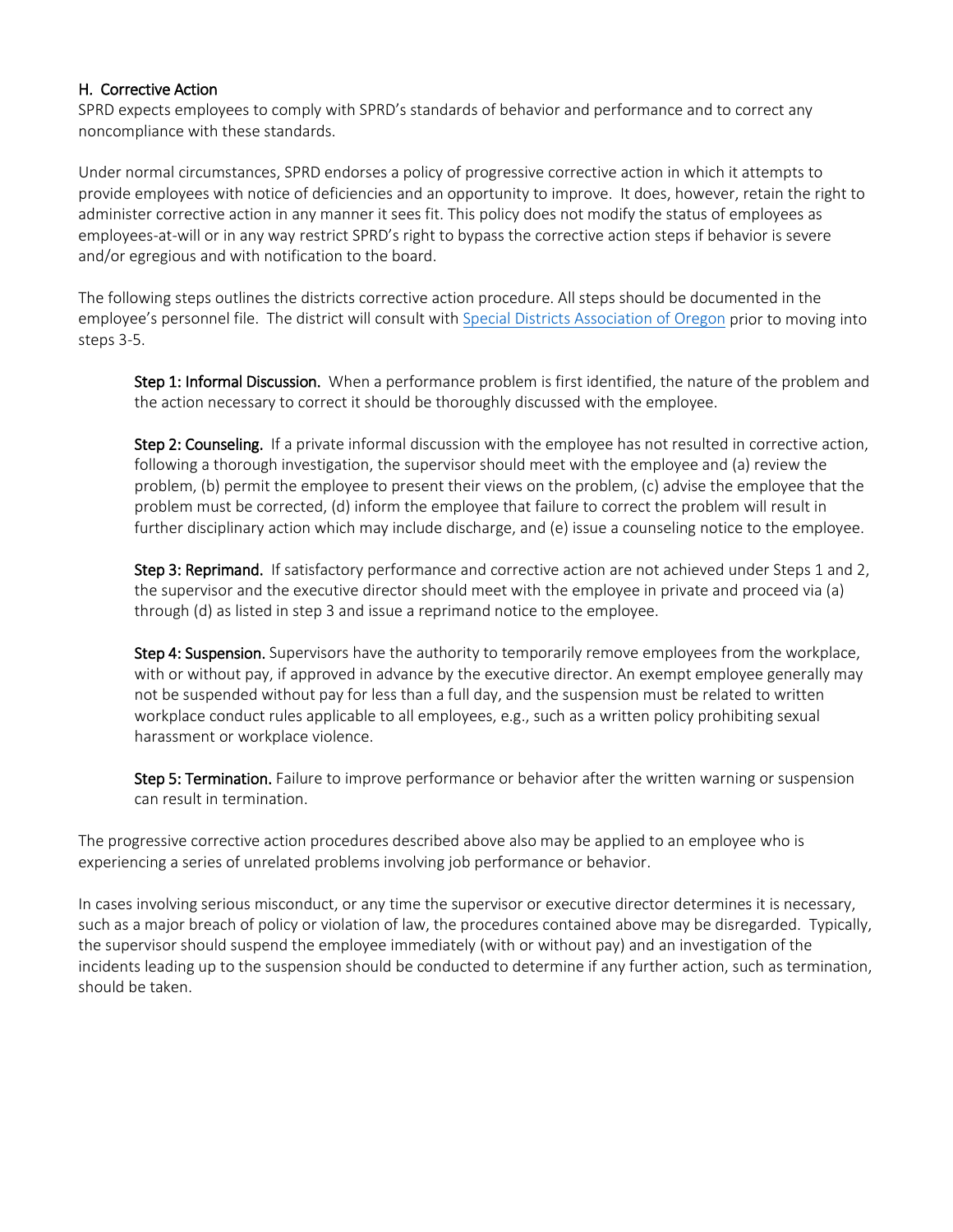#### I. Leave of Absence

#### 1. Injury Leave

All district employees are covered for work-related accidents/illnesses on the job under Workers' Compensation insurance. Employees who are injured on the job and have filed a proper claim with the district's workers' compensation carrier will be paid by the insurance carrier once claim in approved. An employee having leave time available may request that the difference between what the carrier pays and the employee's net salary be paid and charged against the employee's accrued leave time. If employees do not have enough accrued leave time to pay for the first three days of lost time, those hours will be unpaid. If the employee is absent for 14 or more consecutive days, the insurance carrier will then pay for the first three days of lost time. Vacation and sick leave accrual will be terminated during the leave period; however, an employee may be eligible for FMLA, OFLA and COBRA coverage.

### 2. Military Leave

SPRD supports all employees in carrying out their military obligations and grants leave for uniformed service in accordance with applicable federal and state laws. Any employee who needs time off for uniformed service should immediately notify the executive director, who will provide details regarding the leave. If an employee is unable to provide notice before leaving for uniformed service, a family member should notify the supervisor as soon as possible.

Upon return from military leave, employees will be granted the same seniority, pay, and benefits as if they had worked continuously. Failure to report for work within the prescribed time after completion of military service will be considered a voluntary termination. The prescribed time to return to work depends on the length of leave. The employee should work with executive director prior to the beginning of their military leave to determine their return to work date.

All employees who enter military service may accumulate a total absence of five years and still retain employment rights.

### 3. Jury Duty/Court Appearance

The district supports employees in their civic duty to serve on a jury. Employees must present any summons to jury duty to their supervisor as soon as possible after receiving the notice to allow advance planning for an employee's absence. All employees may use any accrued time off if required to serve more on a jury. If an employee is released from jury duty after 4 hours or less of service, they must report to work for the remainder of that work day.

Time for appearance in court for personal business will be the individual employee's responsibility. Normally, personal days or vacation days will be used for this purpose.

### 4. Oregon Victims of Certain Crimes Leave Act (OVCCLA)

The OVCCLA requires leave for victims of domestic violence, sexual assault, stalking or is the parent or guardian of a minor child or dependent who is the victim of domestic violence, sexual assault or stalking. Eligibility for this leave is determined by the same standards as eligibility for OFLA. Additionally, the law prohibits discrimination against employees using leave under OVCCLA.

### 5. Family & Medical Leave

It is the policy of the district to comply with all leave rights and requirements as found in the Oregon [Family Leave Act](https://www.oregon.gov/boli/workers/Pages/oregon-family-leave.aspx) (OFLA), and in the federal [Family & Medical Leave Act](https://www.dol.gov/agencies/whd/fmla) of 1993(FMLA). Family and medical leave rights, responsibilities, requirements, and procedures will be a combination of both the federal and state laws which address the topic of family and medical leave. Most of the elements of the laws are the same, but where a difference occurs, the district will comply with the law which grants the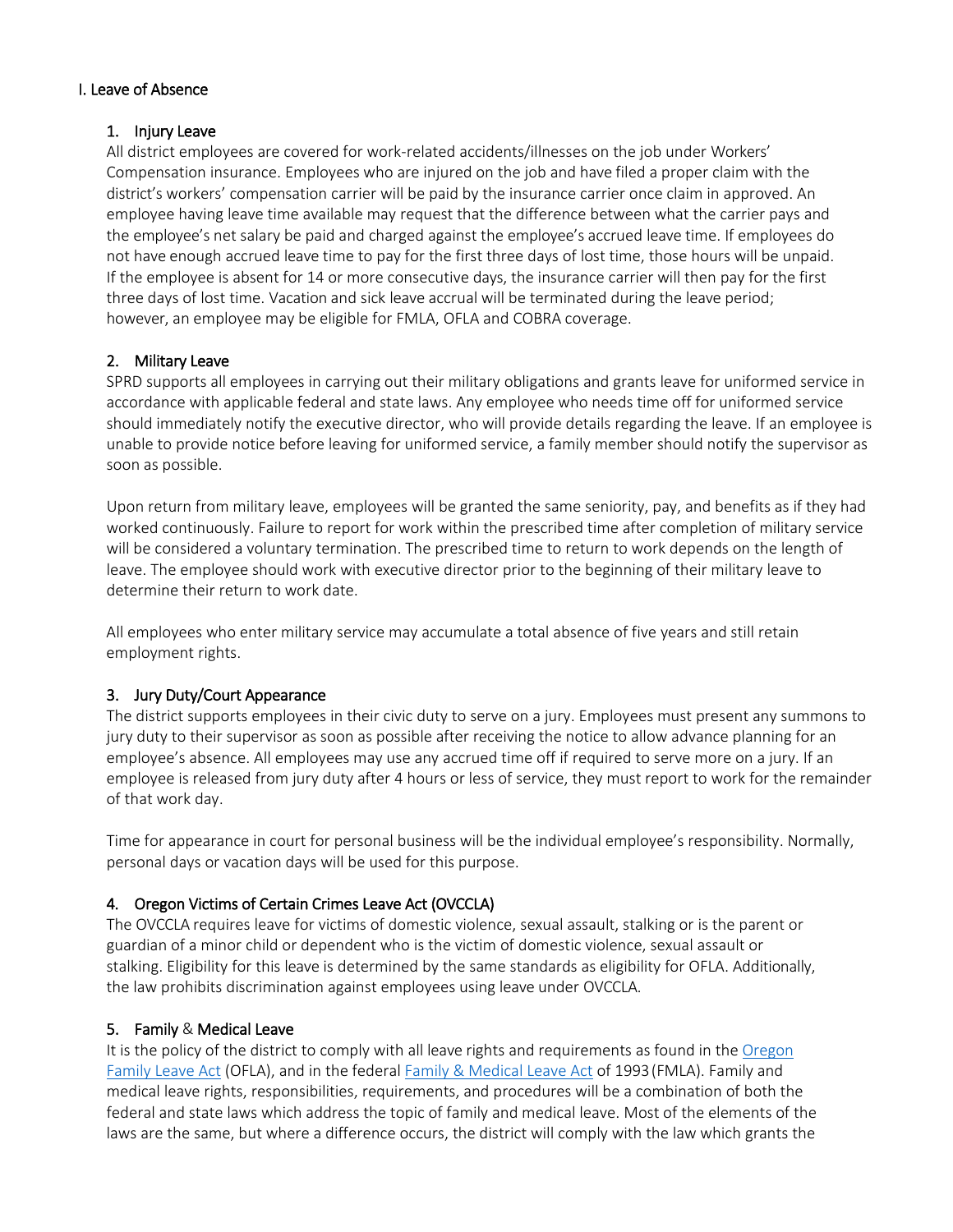more generous substantive or procedural leave rights to the employee. Some periods of leave qualify under both FMLA and OFLA; if this is the case, the leaves will occur concurrently. There may be periods of leave which qualify under one law, but not the other; in this case, there may be an additional period of leave granted during the same eligible 12-month period.

## 6. Bereavement Leave

In the event of death of an employee's or spouse's/domestic partner's immediate or step-family member (parent, grandparent, grandchild, sibling, child, spouse, domestic partner, or other parent equivalent), the supervisor will approve paid bereavement leave up to a maximum of three working days. This leave time will not be deducted from accumulated sick or vacation leave. The employee may take up to two weeks OFLA leave to attend a funeral (or alternative ceremony), to make arrangements necessitated by the death of a family member, or to grieve the death of a family member. In addition to the three paid working days, the employee may use any accumulated paid or unpaid leave time. The three days provided by the district will run concurrently with the two weeks of OFLA. Bereavement leave taken must be completed within 60 days of the death of the family member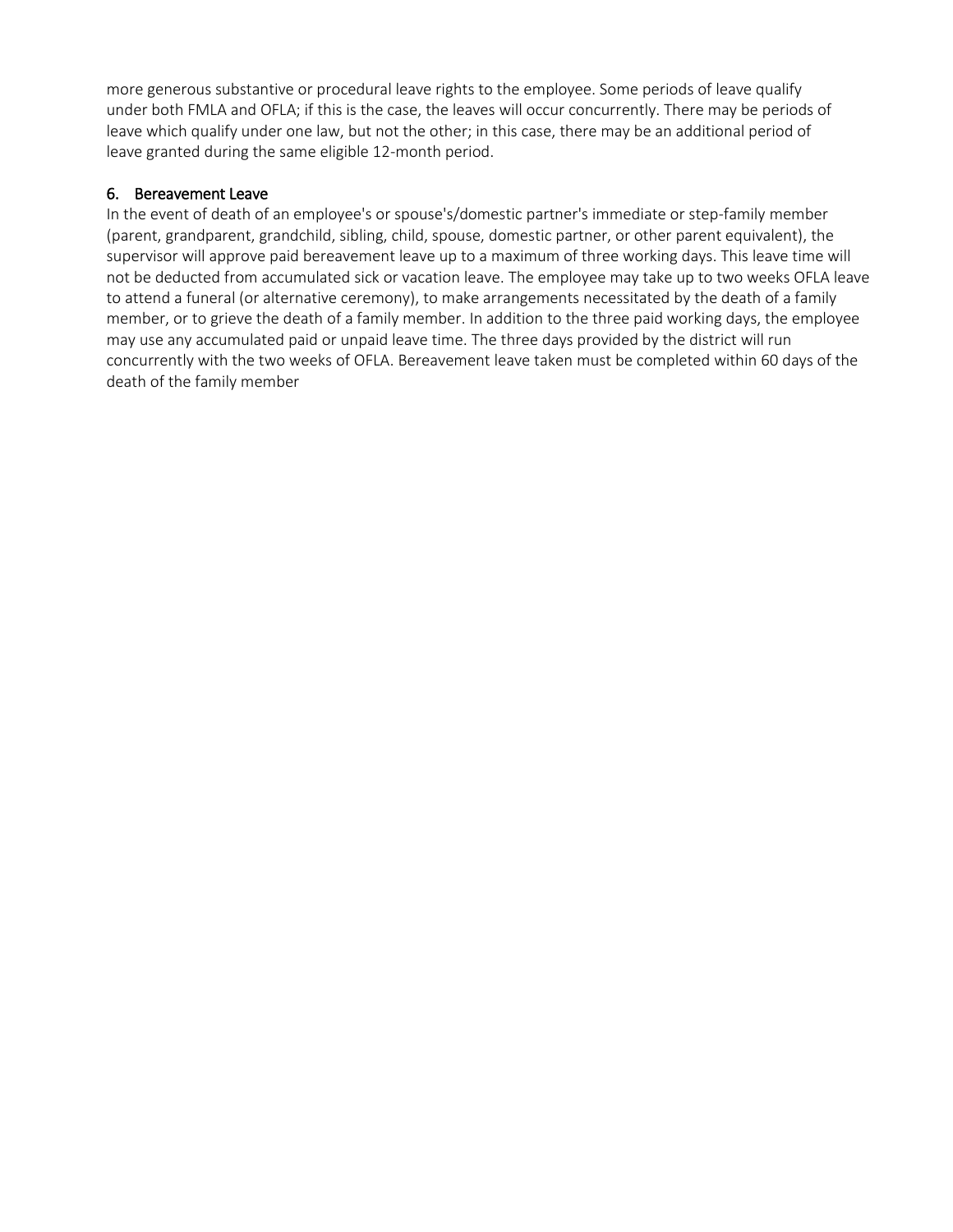#### J. Employee Benefits

#### 1. Medical, Dental, and Vision Insurance

Full-time employees are eligible for insurance coverage on the first day of work. Full details about this program will be provided to employees on their first day of work. To keep coverage in force, every insured employee must be work a minimum of 30 hours per week. Insurance will become effective on the first day of the month proceeding the employee hire date. Eligible employees may add dependents to their insurance plan at their own expense. Short and long-term insurance is available for full-time employees.

Employees have the option of opting out of the district insurance plan if it can be demonstrated that the employee has current health coverage elsewhere. The employee may receive a monthly opt out stipend, the amount of which is set each year during the budget process. Employees will be required to submit paperwork each year in spring that shows they have current healthcare benefits.

### 2. Group Life Insurance

SPRD provides life insurance for full-time employees. Employees are eligible for this benefit on the first of the month following 30 days of service. The life benefit is equal to an employee's annualized base rate. The cost of this coverage is paid for in full by the district.

## 3. Simple 401(k) Plan

SPRD recognizes the importance of saving for retirement and offers all part-time and full-time employees a Simple 401(k) plan. The district contributes a matching amount of up to three percent of each employee's gross wage or salary to the plan on the employee's behalf based on the employee's contribution level. The employee may increase their pre-tax contributions on their own, up to the limits allowed by law.

#### 4. Workers' Compensation

Workers' compensation is a "no-fault" system that provides compensation for medical expenses and wage losses to employees who are injured or who become ill because of employment. SPRD pays the entire cost of workers' compensation insurance. The insurance provides coverage for related medical and rehabilitation expenses and a portion of lost wages to employees who sustain an injury on the job.

The district abides by all applicable state workers' compensation laws and regulations. If an employee sustains a job-related injury or illness, it is important to immediately notify the direct supervisor or the business operations manager. The supervisor will complete an injury report with input from the employee and turn the form in to the executive director. The executive director will file the claim with the insurance district. In cases of true medical emergencies, report to the nearest emergency room.

Workers' compensation benefits (paid or unpaid) will run concurrently with FMLA leave, if applicable, where permitted by state and federal law. In addition, employees will not be paid vacation or sick leave for approved absences covered by the district's workers' compensation program, except to supplement the workers' compensation benefits such as when the plan only covers a portion of the employee's salary as allowed by state law.

### 5. District Holidays

The district will be closed in observation of the following holidays:

- New Year's Day\*
- Martin Luther King Day
- Presidents' Day
- Memorial Day
- Independence Day\*
- Labor Day
- Thanksgiving Day
- Day after Thanksgiving
- Christmas\*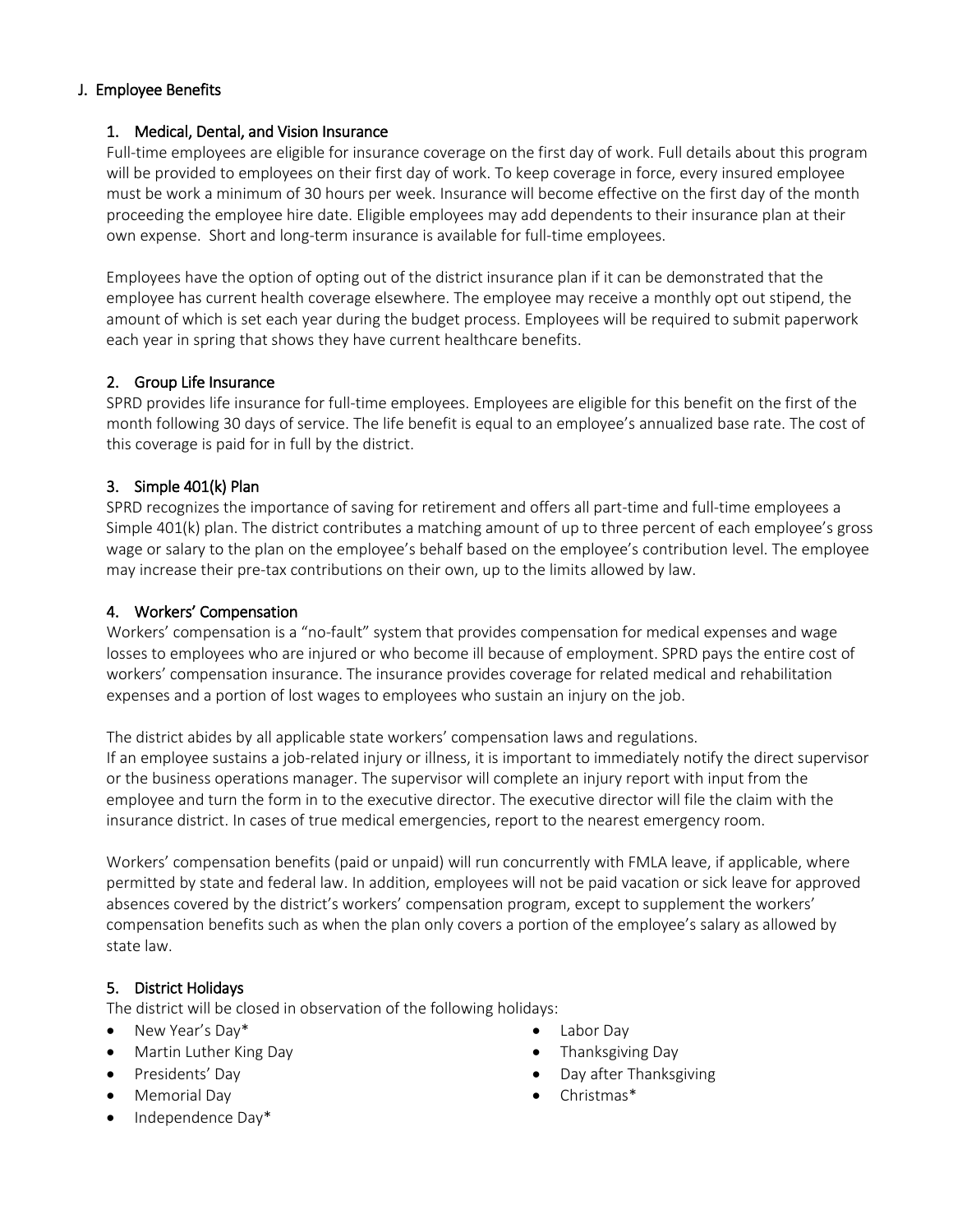\*Whenever a recognized holiday falls on a Saturday, the preceding Friday is observed; when a recognized holiday falls on a Sunday, the following Monday is observed.

### 6. Paid Holidays

Full-time employees will be paid, at their straight time rate, for their regularly scheduled shift on all district holidays. Paid holidays will begin immediately upon joining the district. To receive a paid holiday, an eligible nonexempt employee must be at work or taking an approved absence on the workdays immediately preceding and immediately following the day on which the holiday is observed. An approved absence is a day of paid vacation or paid sick leave. If an employee is absent on one or both days because of an illness or injury, the district may require verification of the reason for the absence before approving holiday pay. If a full-time employee is on vacation when a holiday occurs, that day will not be counted against their vacation hours.

### 7. Floating Holiday

Full-time employees are also entitled to one additional "floating holiday" of their choice, which requires at least 14 days advance notice to the employee's supervisor. This holiday must be taken within one day (for example, an employee cannot take four hours one day and another four hours a separate day). The floating holiday cannot be accumulated from year to year and will not be paid out.

## 8. Veterans Day

As a small way of saying thank you to those employees serving in the armed forces, eligible veterans have the option to take off Veteran's Day as a paid holiday, if scheduled to work that day, requiring a 14-day notice to the employee's supervisor. Eligibility as defined by federal and state law. The district has the right to request verification of service at its discretion.

### 9. Religious Observances

Employees who want time off to observe religious practices or holidays not already scheduled by the district should speak with the executive director. Depending upon district needs, the employee may be able to work on a day that is normally observed as a holiday and then take time off for another religious day. Employees may also be able to switch a scheduled day with another employee, or take vacation time, or take off unpaid days. The district will seek to reasonably accommodate individuals' religious observances.

### 10. Vacation Pay

SPRD recognizes the importance of time off from work to relax, spend time with family, and enjoy leisure activities. The district provides paid vacation time to full-time employees for this purpose and employees are encouraged to take vacation during the year.

Full-time hourly employees will accrue paid vacation according to the following schedule. Full-time staff working less than 40/hrs. a week will accrue time on a prorated basis.

| Service Period             | Hours/Month | Days/Year    |
|----------------------------|-------------|--------------|
| First Calendar Year        | 6.67 hours  | 10 days/year |
| Calendar Years $2 - 3$     | 8.67 hours  | 13 days/year |
| Calendar Years 4-14        | 10 hours    | 15 days/year |
| Calendar Years 15 and over | 16 hours    | 24 days/year |
|                            |             |              |

**a.** Scheduling time off: Requests, in writing, shall be made no more than 12 months prior to leave and must be requested at least two weeks in advance. Due to the size of the district, the executive director may limit the amount of people who are scheduled off within the same program or department.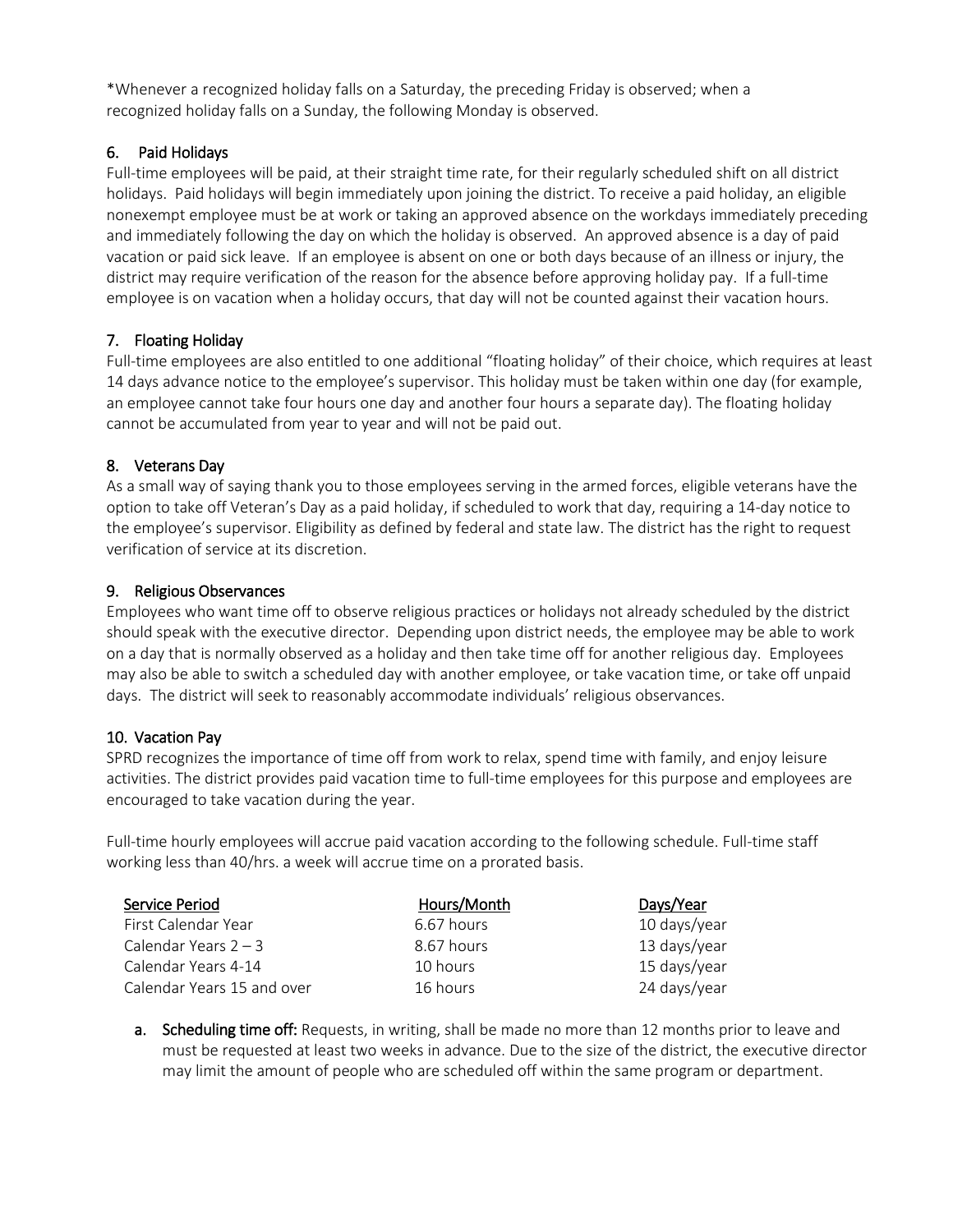- b. Vacation accrual: Vacation hours will accumulate based on the schedule listed in this policy. Vacation hours will roll over each year. The maximum balance of vacation hours an employee can carry is 250 hours. Vacation leave for all employees shall not accrue during a leave of absence without pay.
- c. Leave without pay. Employees must exhaust their vacation hours prior to requesting leave without pay.
- d. Vacation payout upon separation: An employee shall be entitled to compensation for accrued vacation leave up to 160 hours.

#### 11. Sick Leave

Sick leave may be taken for personal or family member illness, injury, preventative health and dental care or a qualifying absence unde[r Oregon Revised Statute](https://www.oregonlaws.org/ors/653.616#:%7E:text=An%20employee%20may%20use%20sick,need%20for%20preventive%20medical%20care.) 653.616. Immediate family means those qualifying under [Oregon Administrative Rule 839-007-0000.](https://secure.sos.state.or.us/oard/viewSingleRule.action?ruleVrsnRsn=240057)

Full-time: All full-time employees will be given 40 hours of sick leave each 12 months at the beginning of the fiscal year. Sick leave may be accumulated year over year with a maximum accrual of 480 hours.

Part-time/seasonal: Part-time/seasonal employees will accrue sick leave at a rate of one hour per 30 hours worked, with a cap of 40 hours earned per year. Up to 20 hours of unused sick leave can be carried over to the next calendar year, however, no more than 60 hours will be in the employee's sick leave bank at any time. No more than 40 hours of sick leave can be used in any one calendar year. Sick leave cannot be used until 60 days of employment has been completed.

Employees who are unable to report to work due to personal illness or injury must contact their direct supervisor at least two hours before scheduled starting time via phone. If an employee becomes sick during the day, the supervisor must be notified before the employee leaves work.

The district may require verification of illness by a doctor's certification, if believed by management that this policy is being abused. Violation of this sick leave policy will be cause for termination.

### 12. Mileage Reimbursement

SPRD requires staff to utilize SPRD vehicles for work related travel. If travel requires use of a personal vehicle, it must be approved by the employee's supervisor. When a personal vehicle is used for district business, the employees will be reimbursed for district-related business travel at the current IRS determined rate per mile.

To recover these costs, the Travel Reimbursement Request form must be signed by the employee and dated, initialed by the supervisor, and submitted to the business operations manager for processing according to policy. If there are questions about expense reports and mileage allowances, the employee shall ask their supervisor.

An employee assumes liability for their vehicle when it is used for district purposes. All employees who want to use their personal vehicles for district business must sign statements verifying that they have a current driver's license and the minimum vehicle liability insurance required by state law. The employee's personal insurance will be primary and SPRD's will be secondary.

#### 13. Employee Discount

Full-time employees will receive the following discounts on SPRD programs:

- 25% off all district operated programs for themselves and members in their household.
- 50% off of Kids Club and SPRD operated summer day camp programs.
- 25% off district rentals with the exception of the canopy.
- Free attendance for all district operated group exercise fitness programs, employee only.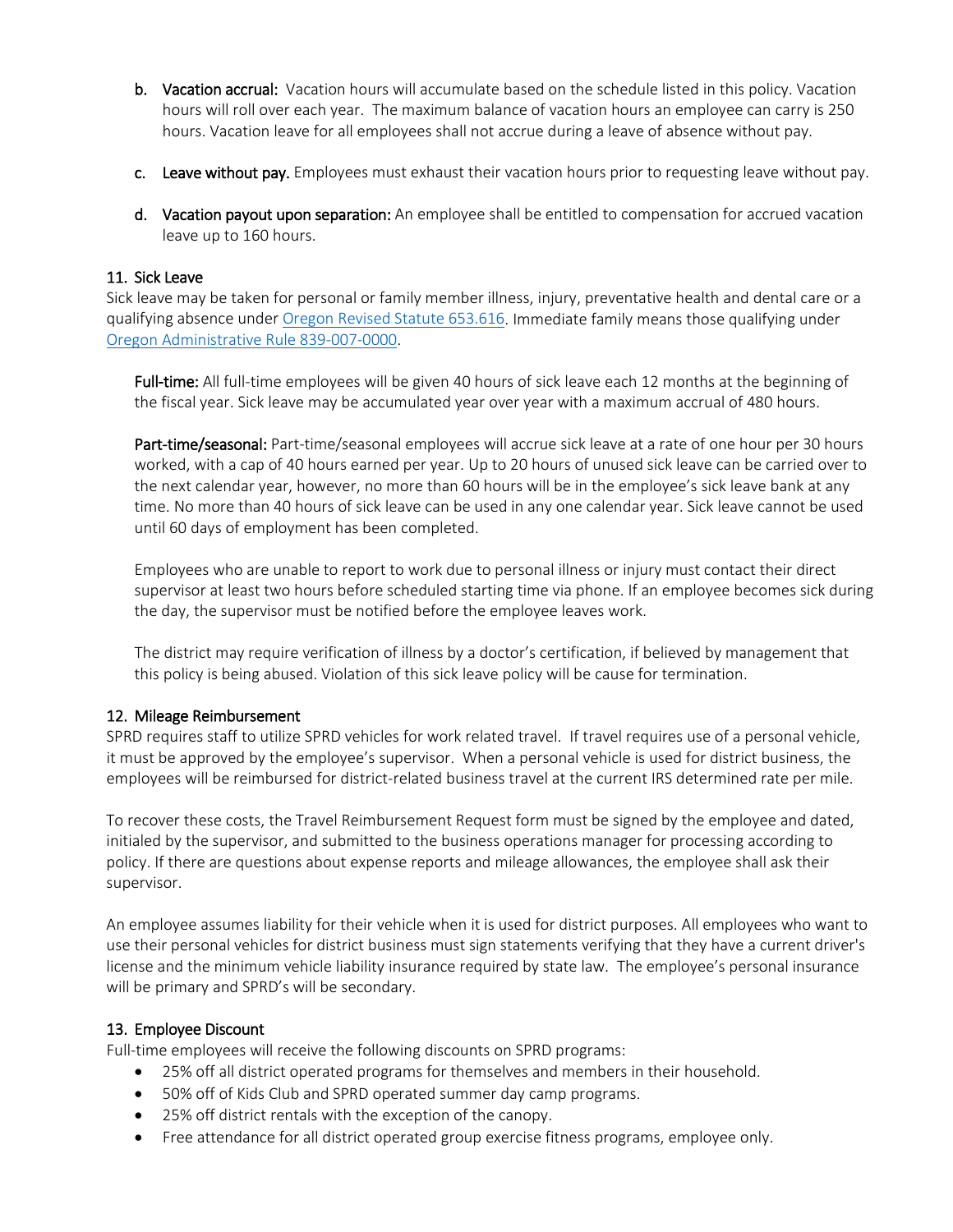• District operated programs refers to non-contracted programs.

Regular part-time and seasonal employees will receive that following discounts on SPRD programs:

- 25% off all district operated programs for themselves.
- 25% off of district rentals with the exception of the canopy.
- Free attendance for all district operated group exercise fitness programs, employee only.
- District operated programs refers to non-contracted programs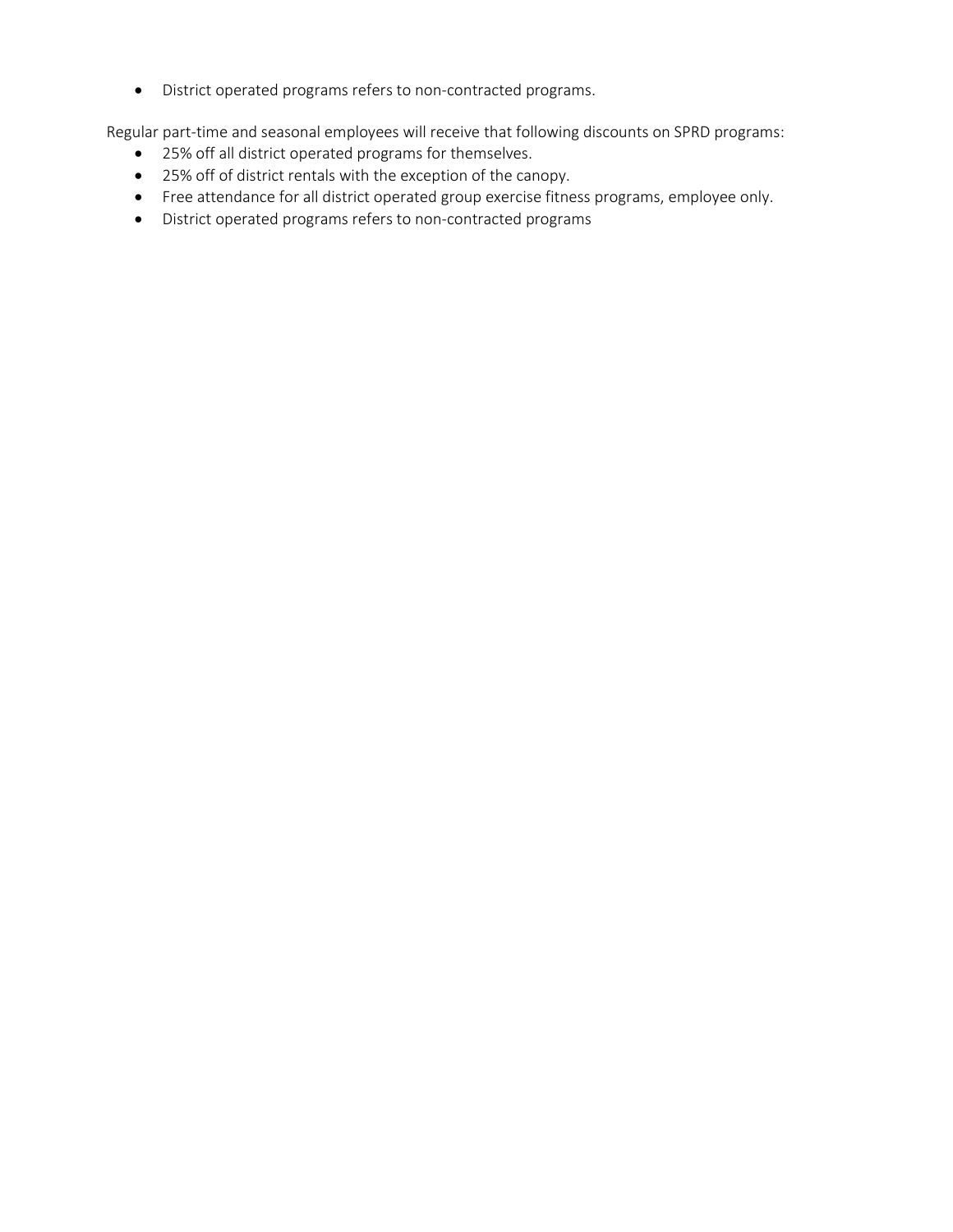#### Personnel Policies and Procedures Manual Acknowledgement and Receipt

I hereby acknowledge receipt of the Sister Park & Recreation District's Personnel Policies and Procedures Manual. I understand and agree that it is my responsibility to read and comply with the policies in this manual.

I understand that the manual and all other written and oral materials provided to me are intended for informational purposes only. Neither it, district practices, nor other communications create an employment contract or term. I understand that the policies and benefits, both in the manual and those communicated to me in any other fashion, are subject to interpretation, review, removal, and change by management at any time without notice.

I further understand that I am an at-will employee and that neither this document nor any other communication shall bind the district to employ me now or hereafter and that my employment may be terminated by me or the district without reason at any time. I understand that no representative of the district has any authority to enter into any agreement for employment for any specified period of time or to assure any other personnel action or to assure any benefits or terms or conditions of employment or make any agreement contrary to the foregoing. I also understand and agree that this agreement may not be modified orally and that only the president of the district may make a commitment for employment. I also understand that if such an agreement is made, it must be in writing and signed by the president of the district.

Employee's name in print

Signature of employee

\_\_\_\_\_\_\_\_\_\_\_\_\_\_\_\_\_\_\_\_\_\_\_ Date signed by employee

#### TO BE PLACED IN EMPLOYEE'S PERSONNEL FILE

\_\_\_\_\_\_\_\_\_\_\_\_\_\_\_\_\_\_\_\_\_\_\_\_\_\_\_\_\_\_\_\_\_\_\_\_\_

\_\_\_\_\_\_\_\_\_\_\_\_\_\_\_\_\_\_\_\_\_\_\_\_\_\_\_\_\_\_\_\_\_\_\_\_\_